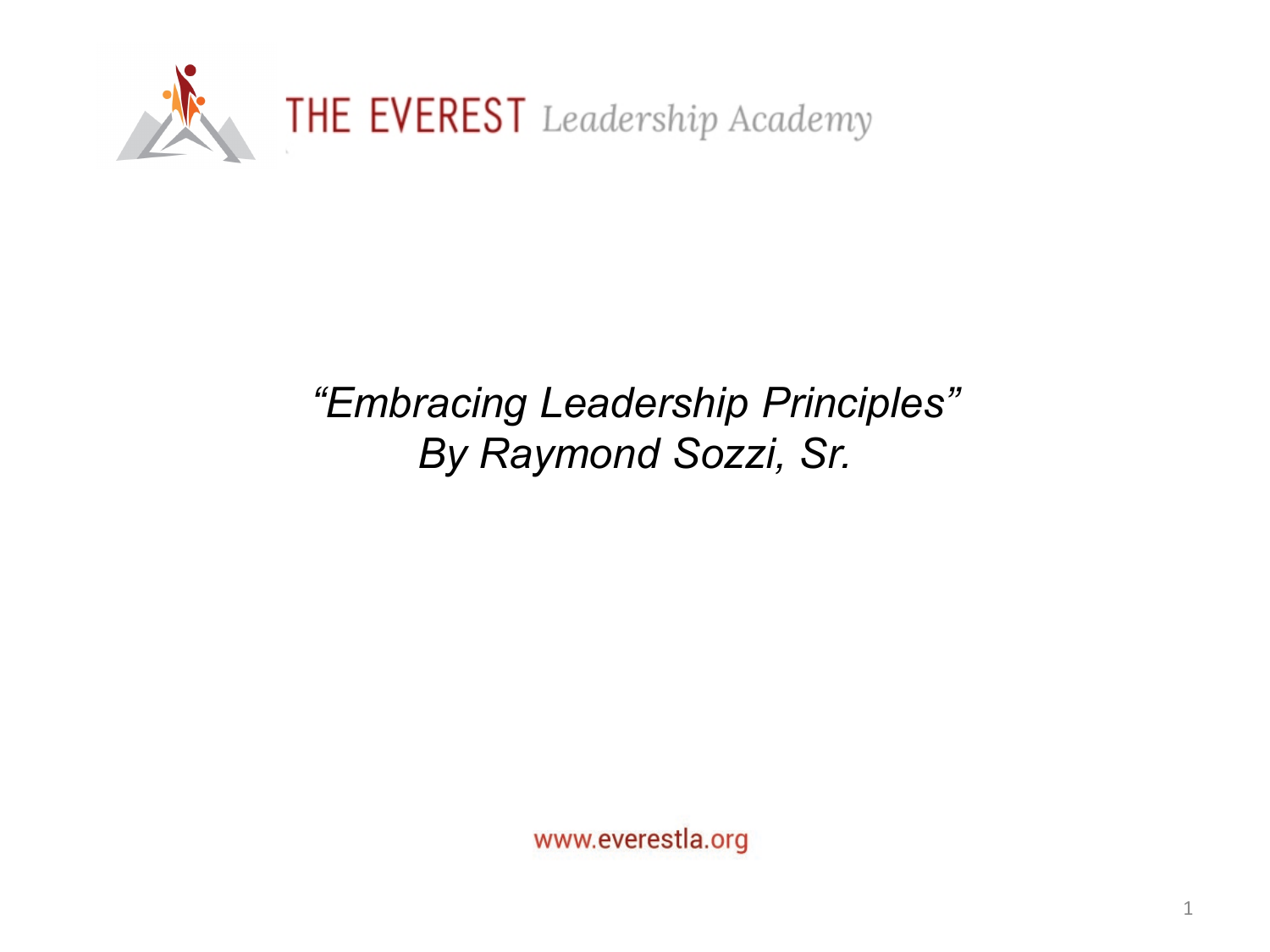

Foreword

- "You must climb the mountain yourself but you don't have to climb it alone
- It's the journey that matters
- The mission of the Academy is to help people scale new heights and enjoy the climb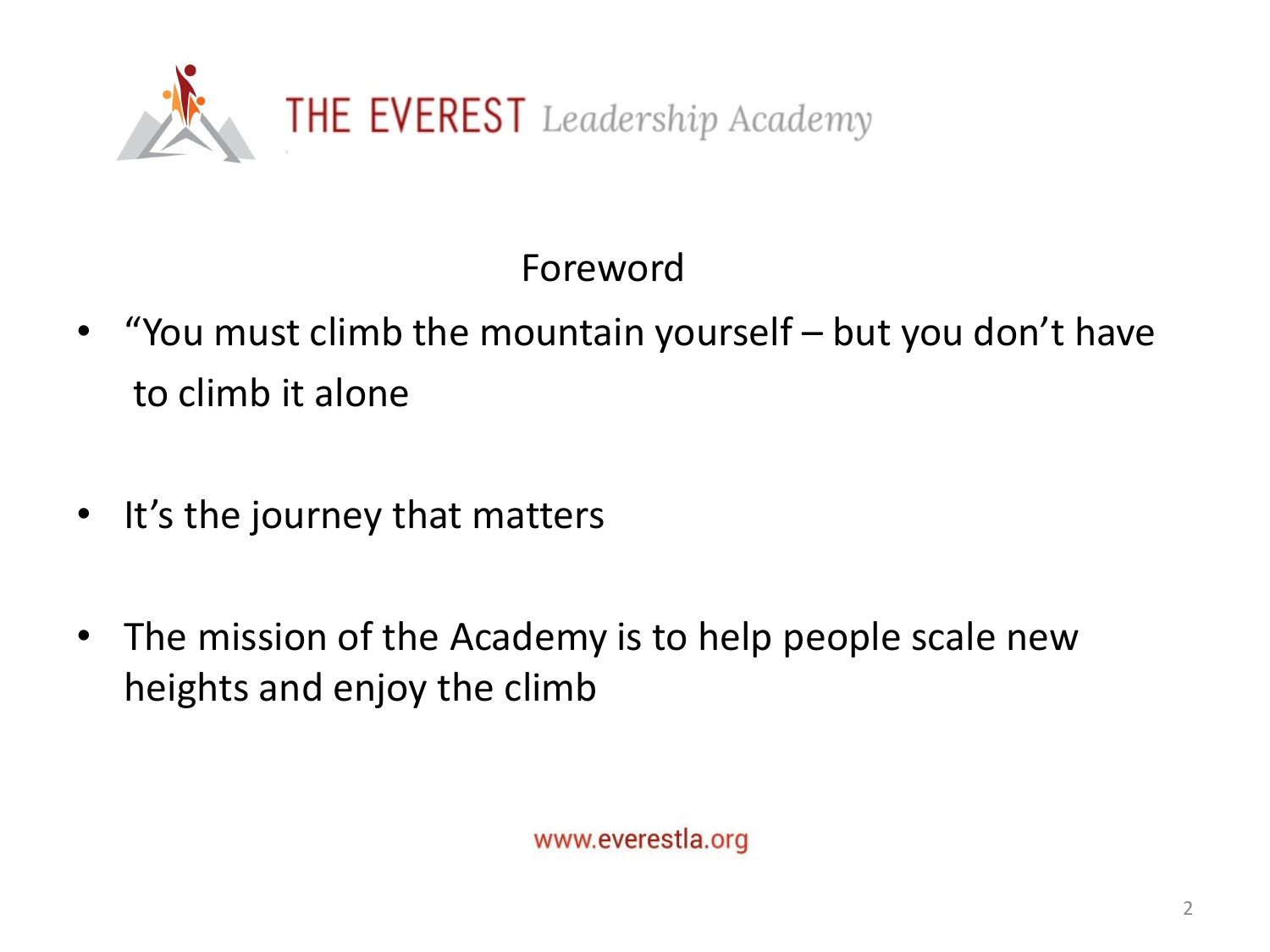

- "What we think, or what we do, or what we believe is, in the end, of little consequence. The only consequence is what we do"
- "The thing that is really hard giving up on being perfect and beginning the work of becoming yourself"

**• There are more important things than things – the focus on** acquiring things too often results in taking shortcuts and skipping the steps necessary to grow inside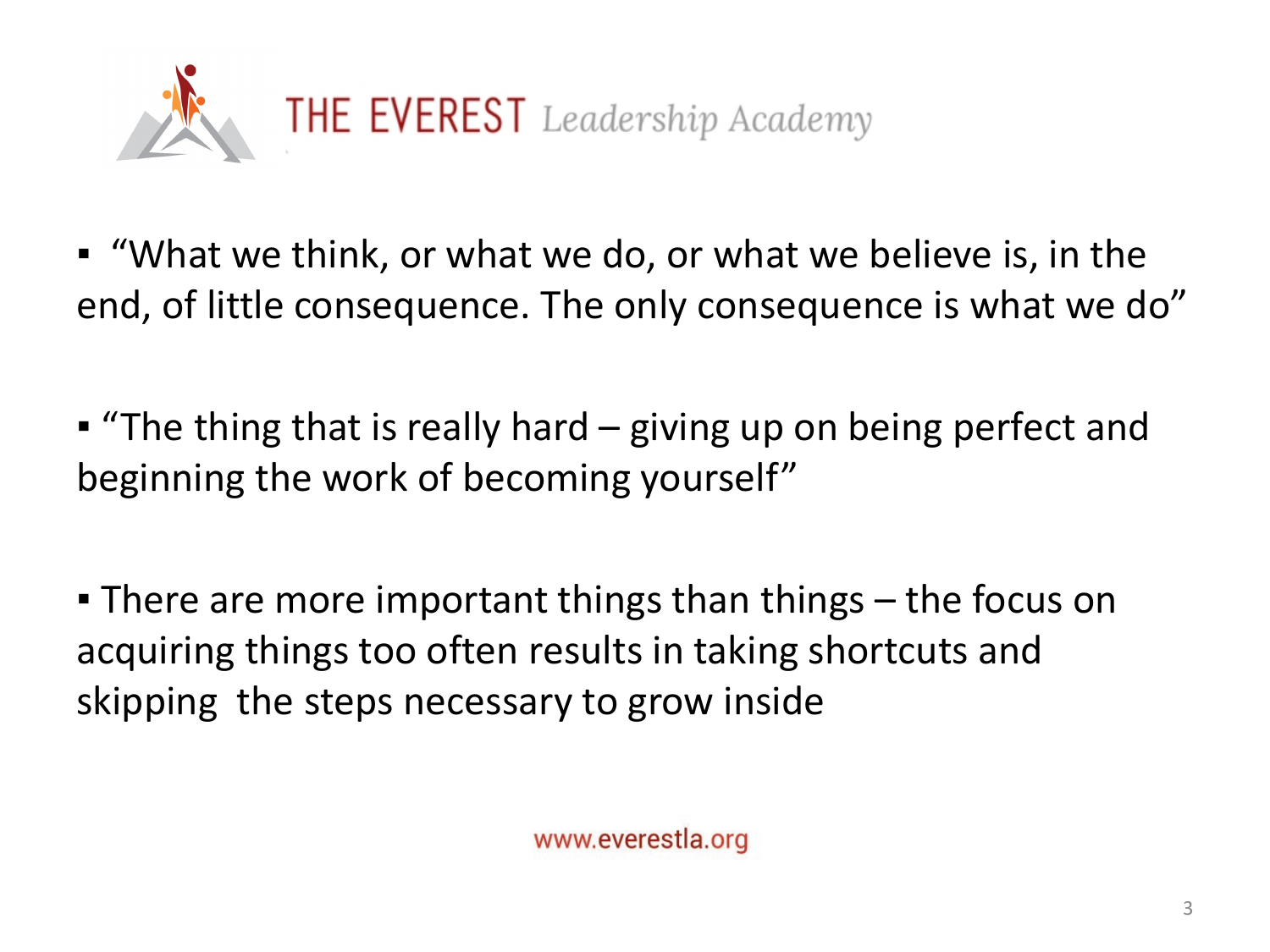

- Success comes from seizing opportunity and matching it with your own relentless effort
- "Your attitude, not your aptitude, will determine your altitude"
- "The pessimist complains about the wind. The optimist expects it to change. The Leader adjusts the sails"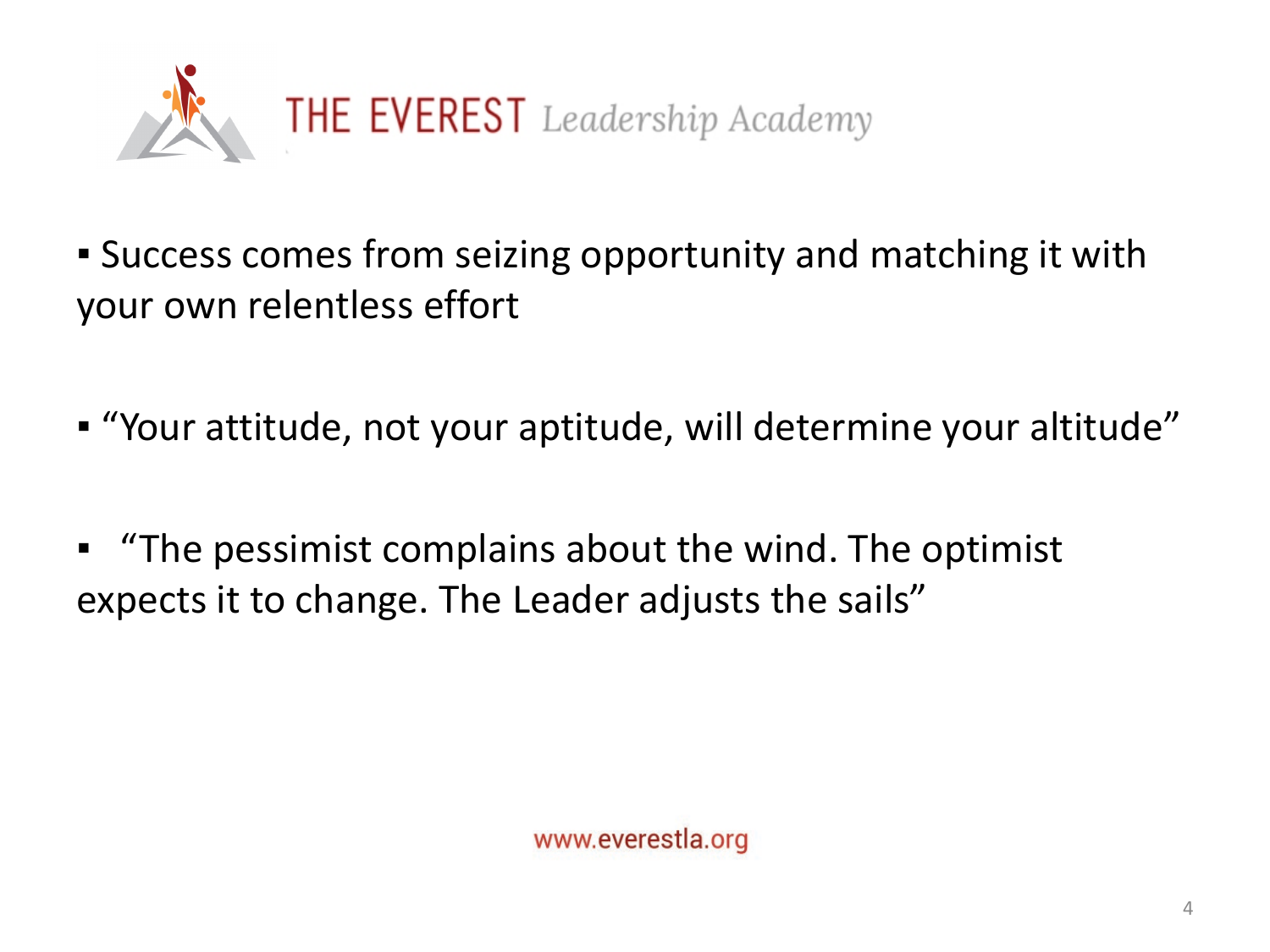

## Chapter 1

#### What is The Everest Leadership Academy?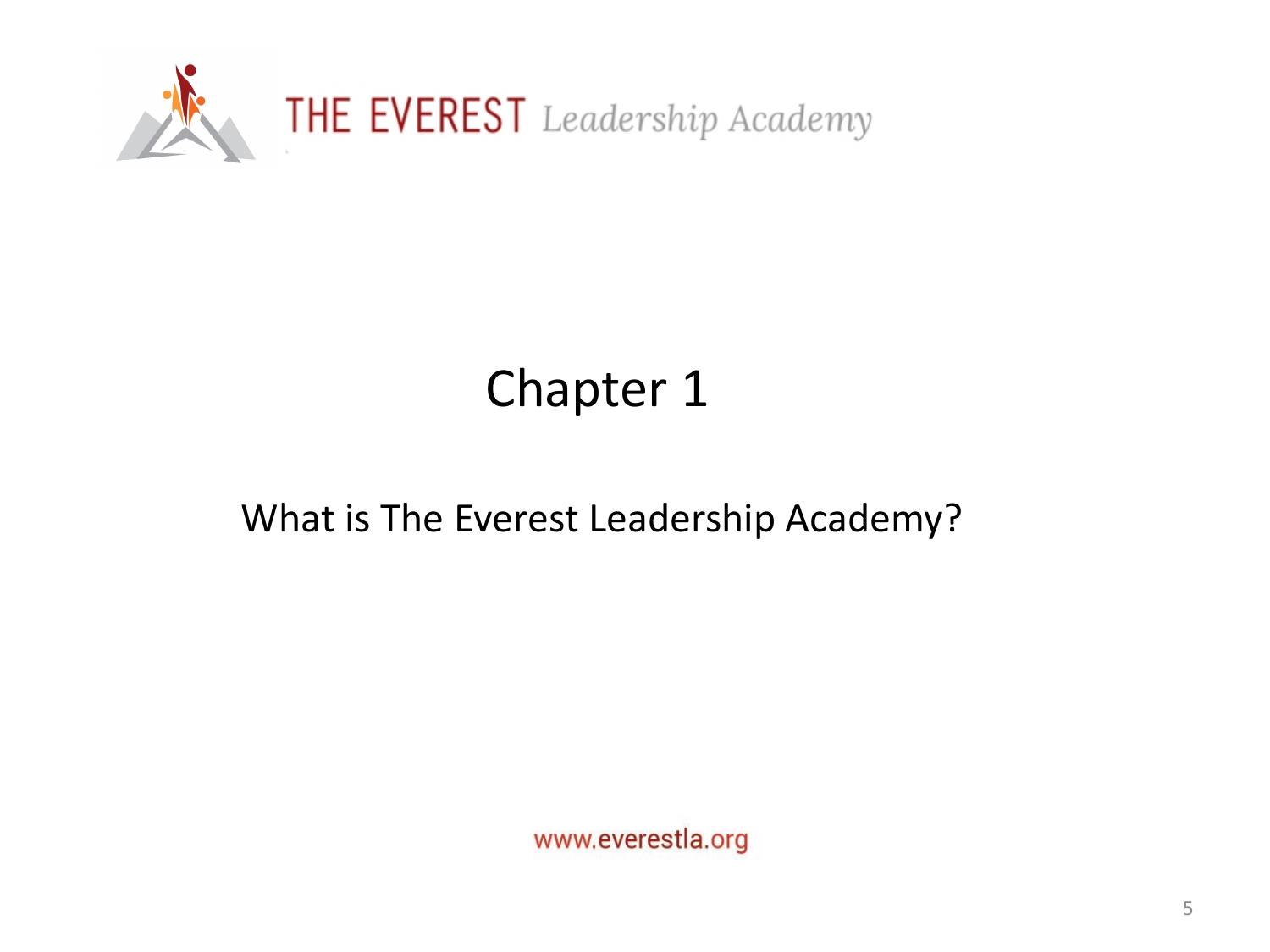

- Academic Excellence
	- $\Box$  The relentless pursuit of academic excellence
	- $\Box$  Nothing is more vital to a successful future than a high-quality education
	- □ Read, read, and read and then read some more. Keep learning and never let your brain be idle.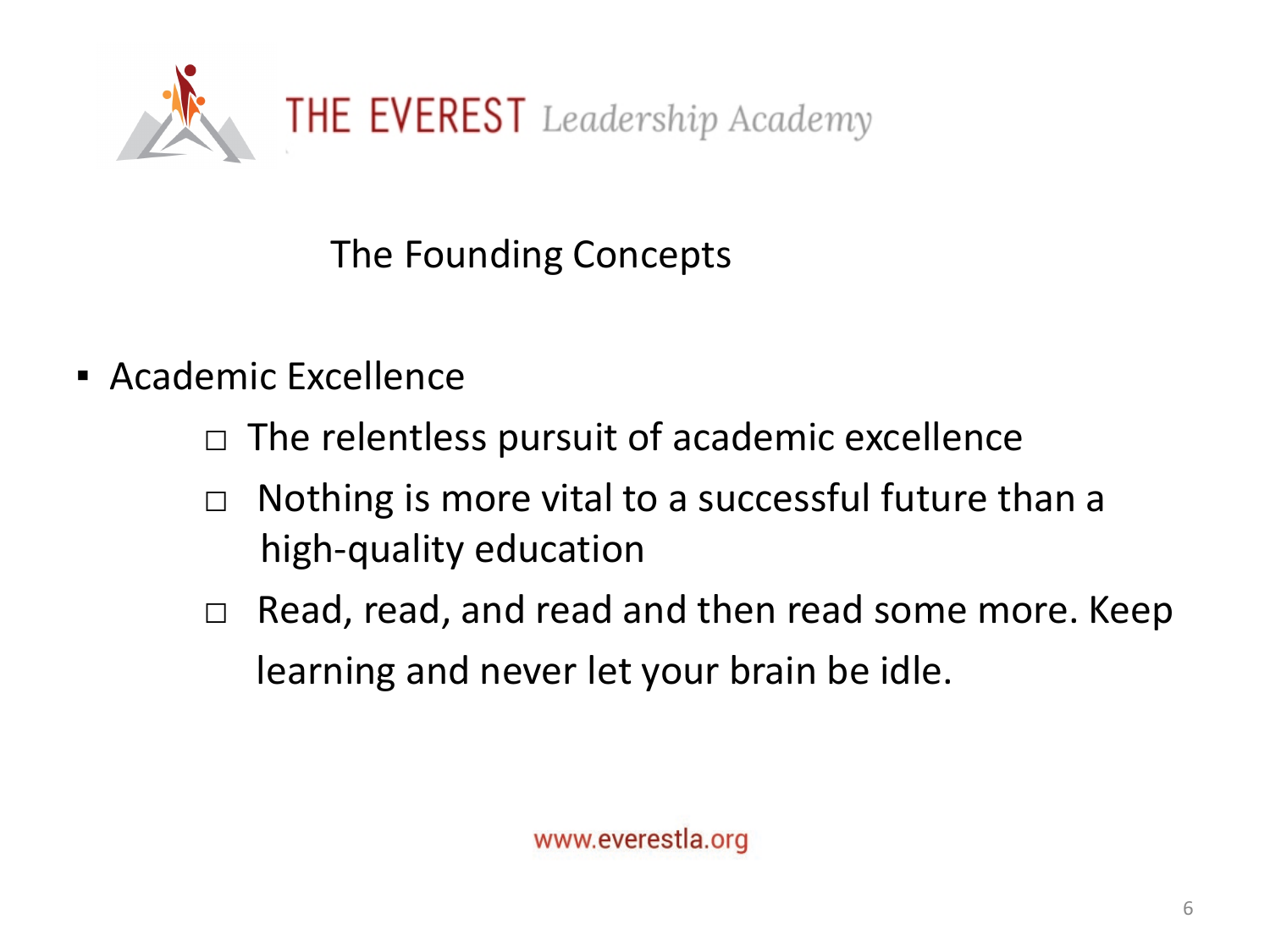

- Personalized *e*-Learning
	- $\Box$  Beyond the classroom walls and after the last bells of the school day, personalized *e*-learning can complement traditional brick-in-mortar institutions so that learning opportunities are no longer constrained by space and time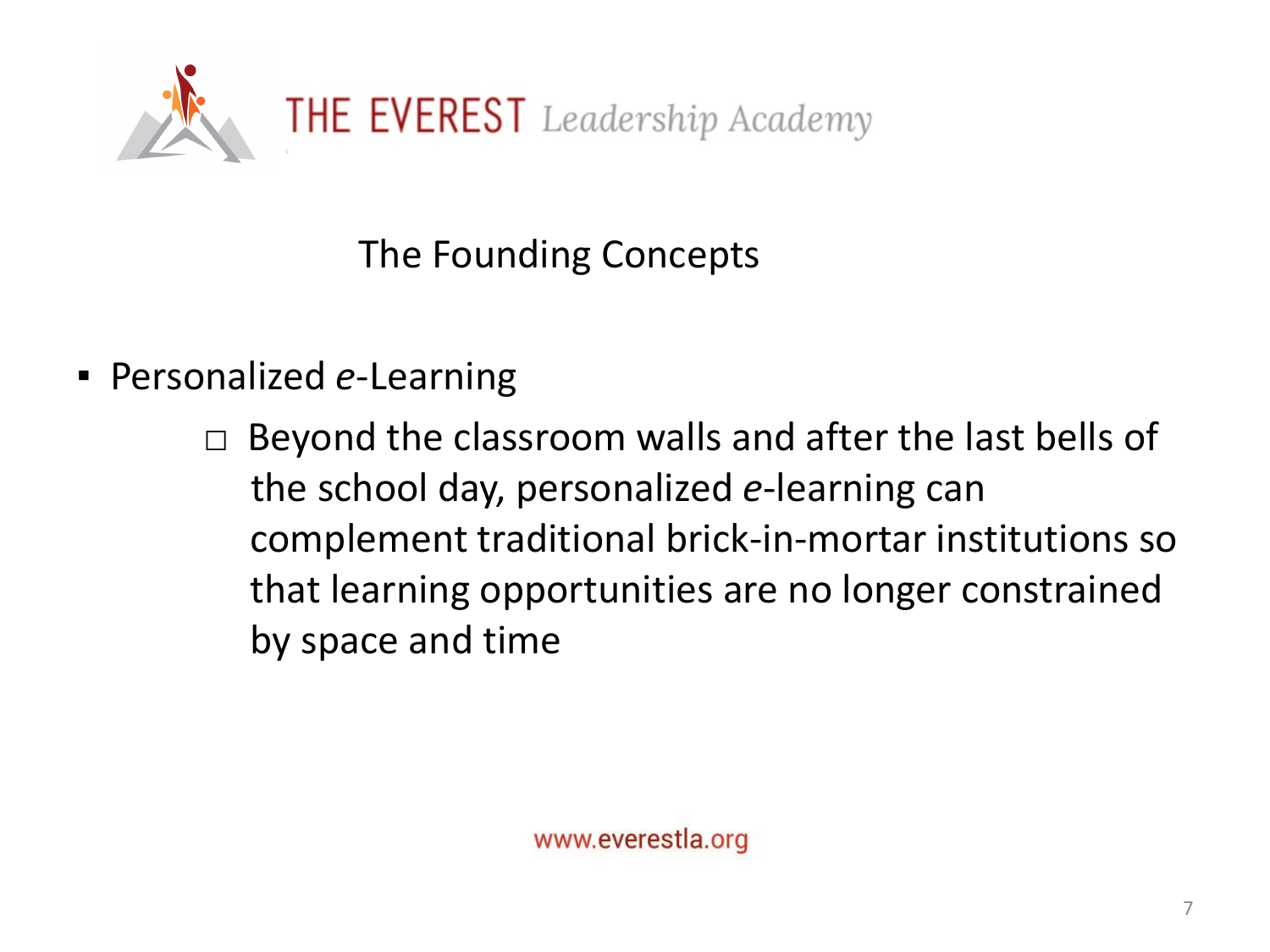

- **Mentoring and Role Models** 
	- $\Box$  The greatest mountain climbers rely on Sherpas, the savvy guides who know the path and show the way to the goal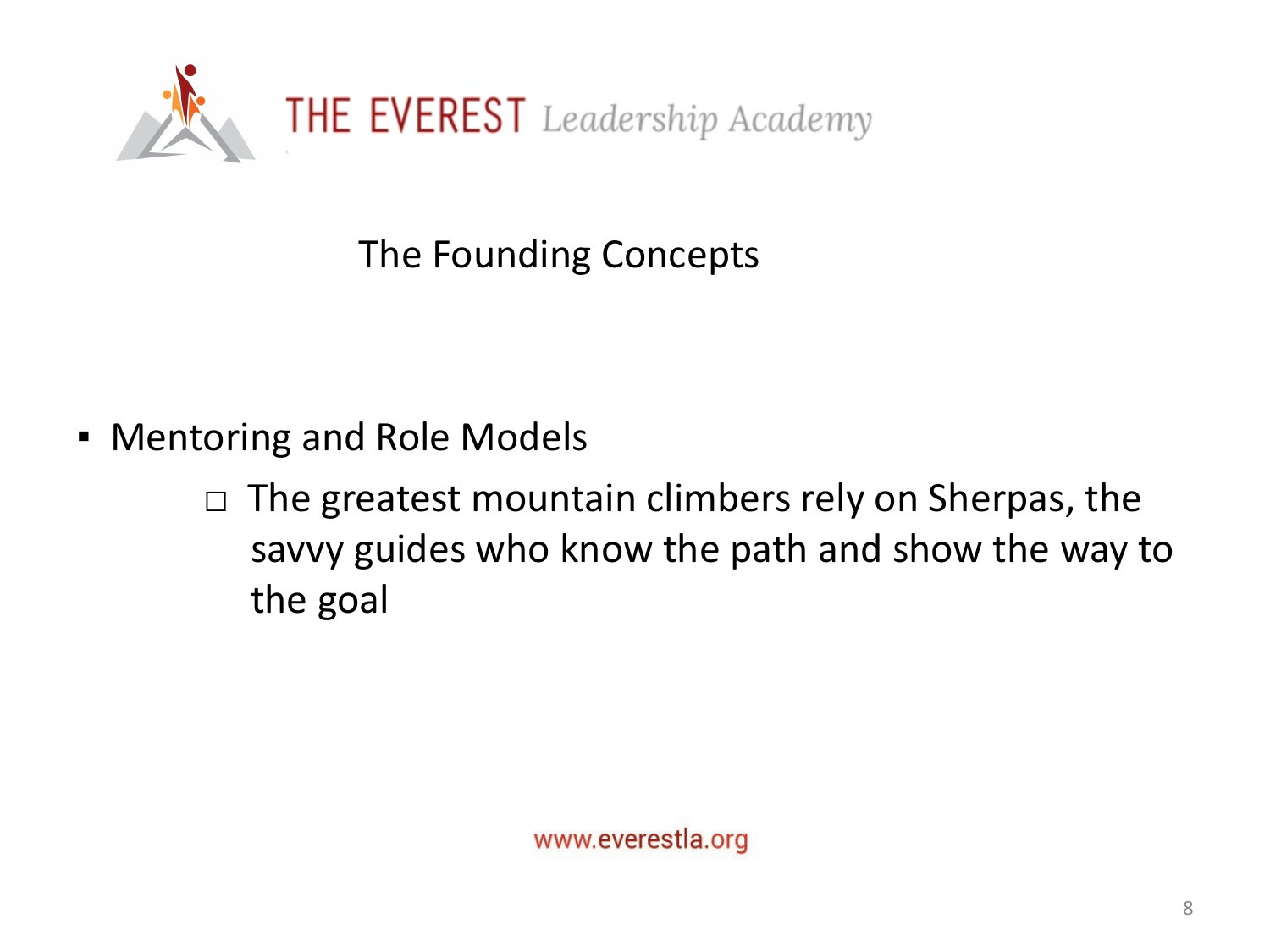

- **The Enduring Qualities of Leadership** 
	- □ Leadership can be learned and developed
	- $\Box$  The IQ vs. EQ debate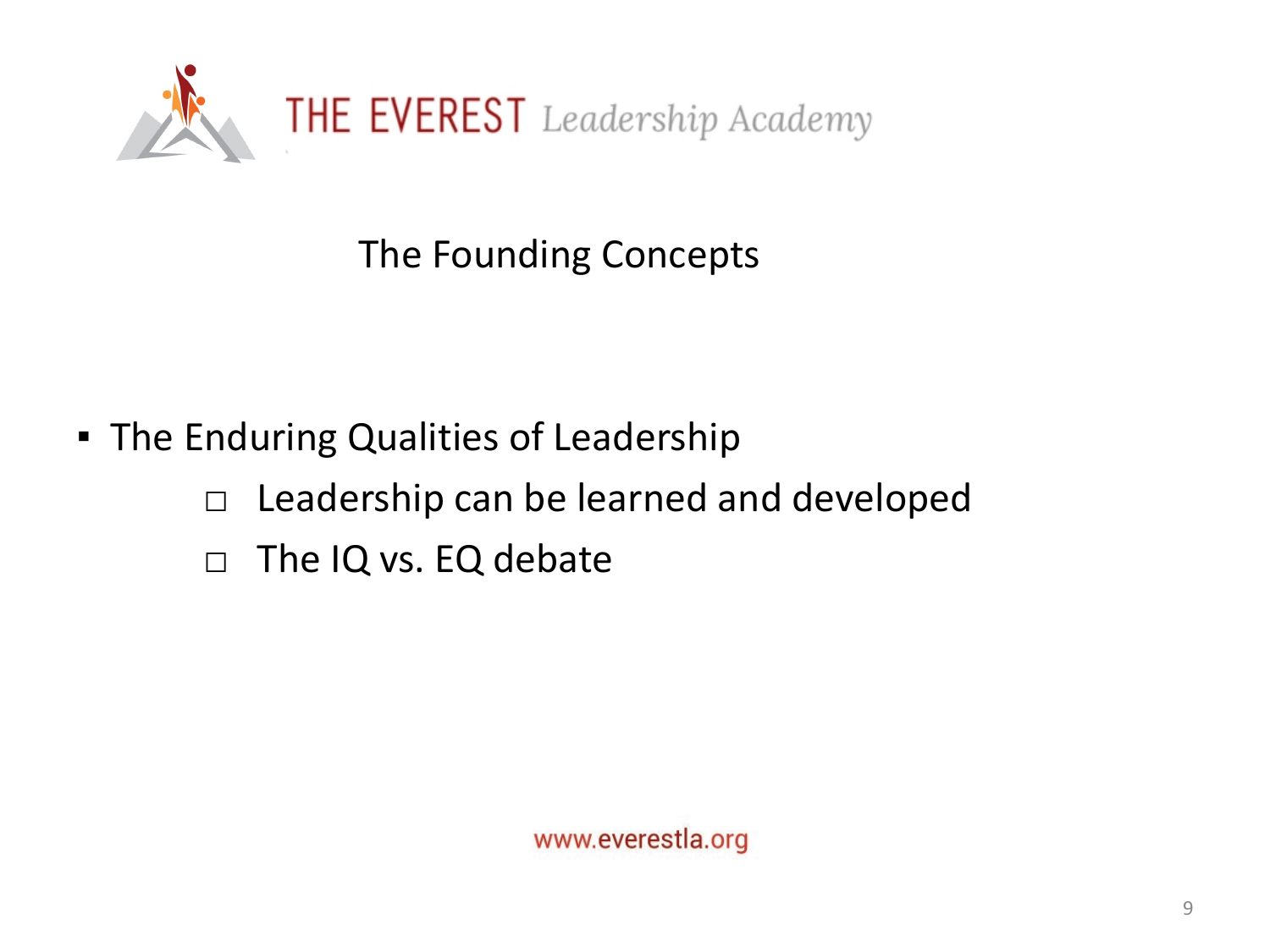

The Tools We Need for a Successful Journey

- Love of self we must believe in ourselves
- Education master subject matter skills and develop a lifelong passion for learning
- Hard work a work ethic that promotes passion and pride
- Persistence it takes failure to succeed. Setbacks are essential to success
- Respect for others every individual is worthy of respect
- Mentors help overcome many obstacles by reinforcing the right values, providing a sounding board on major issues www.everestla.org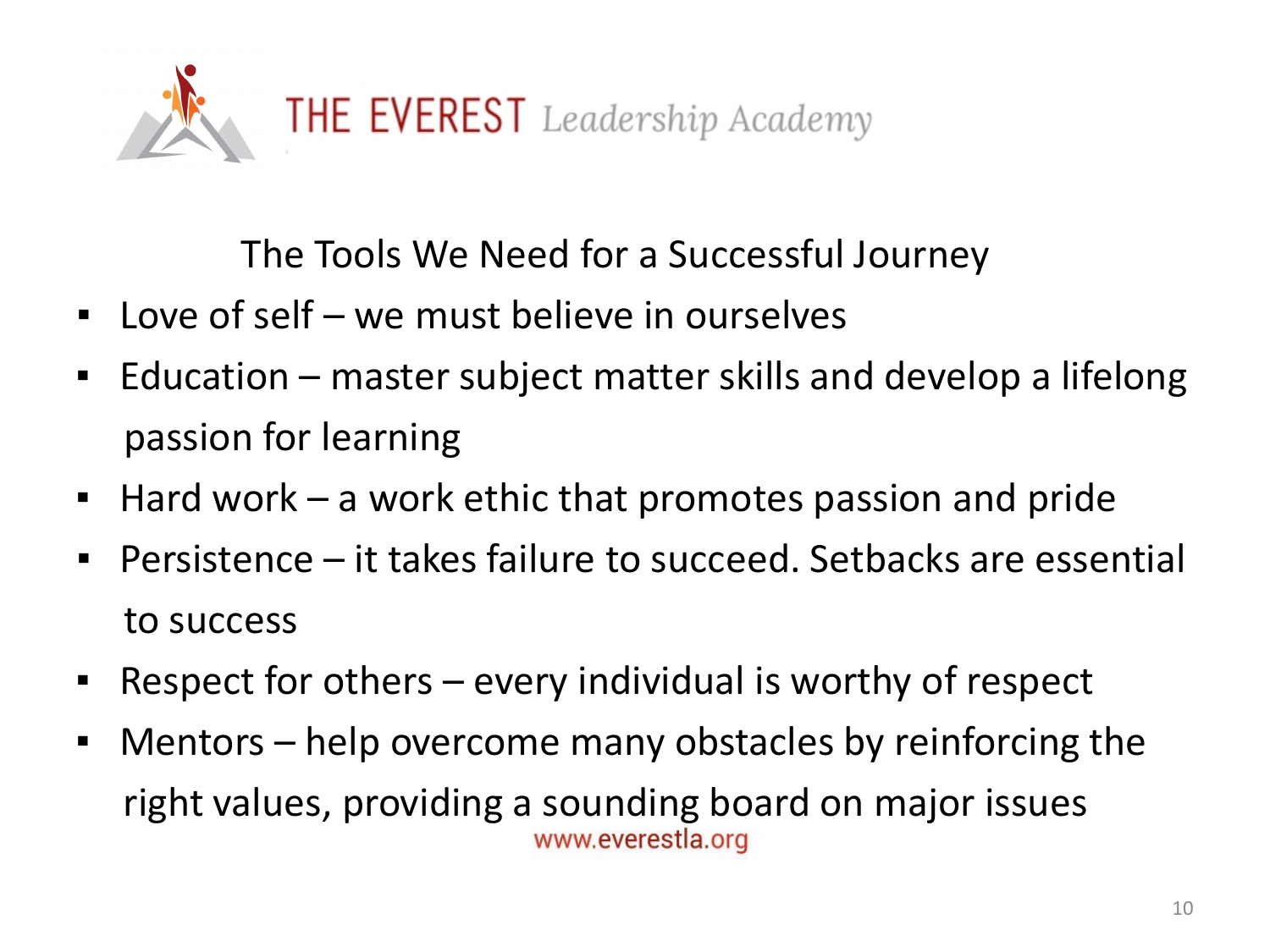

The Result of Life

- Ability + education x effort x attitude
- Attitude is the most important factor that shapes character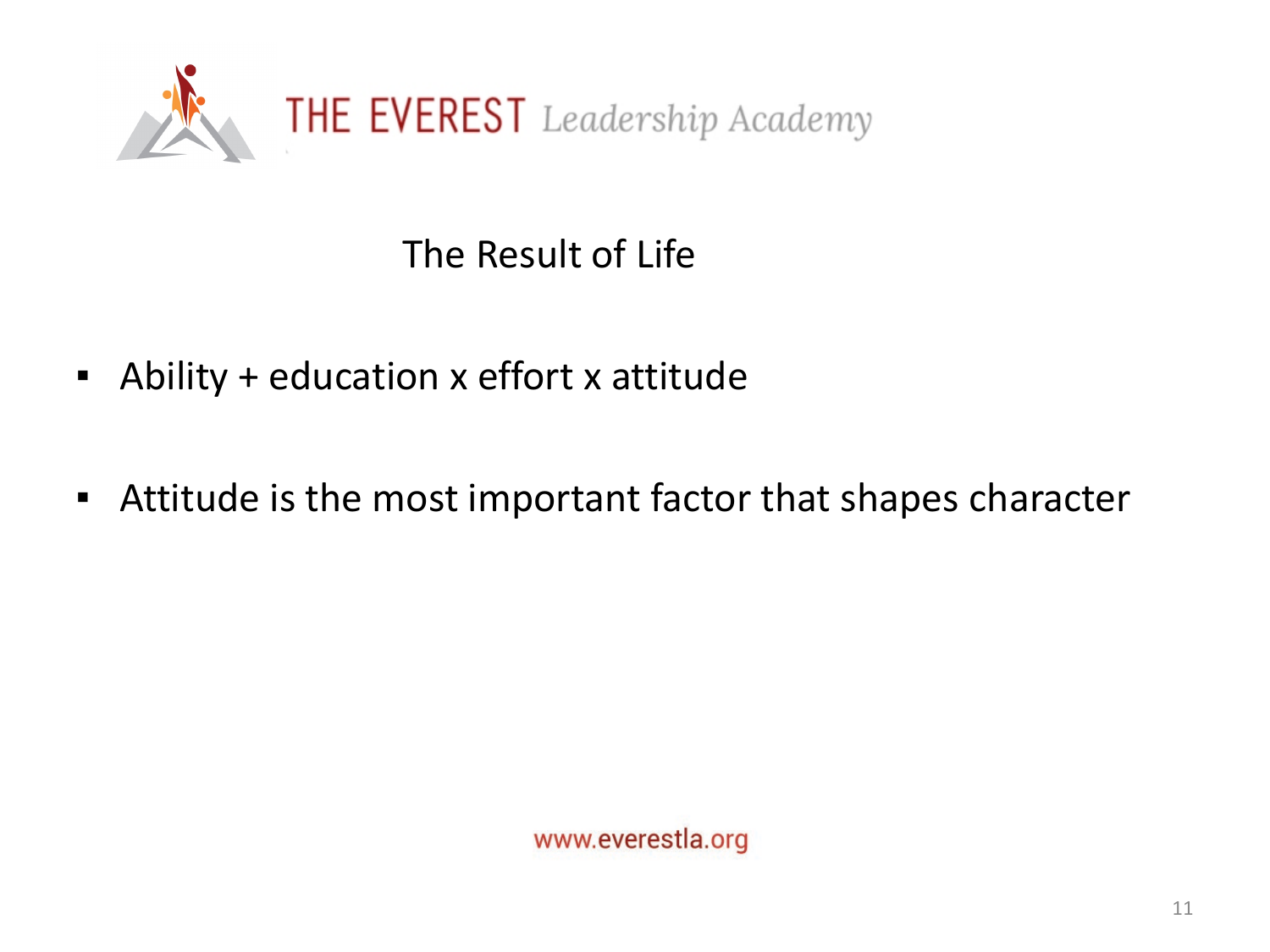

The Formula

Ability / education ------------------- Attitude IQ EQ Hard Skills **Soft Skills**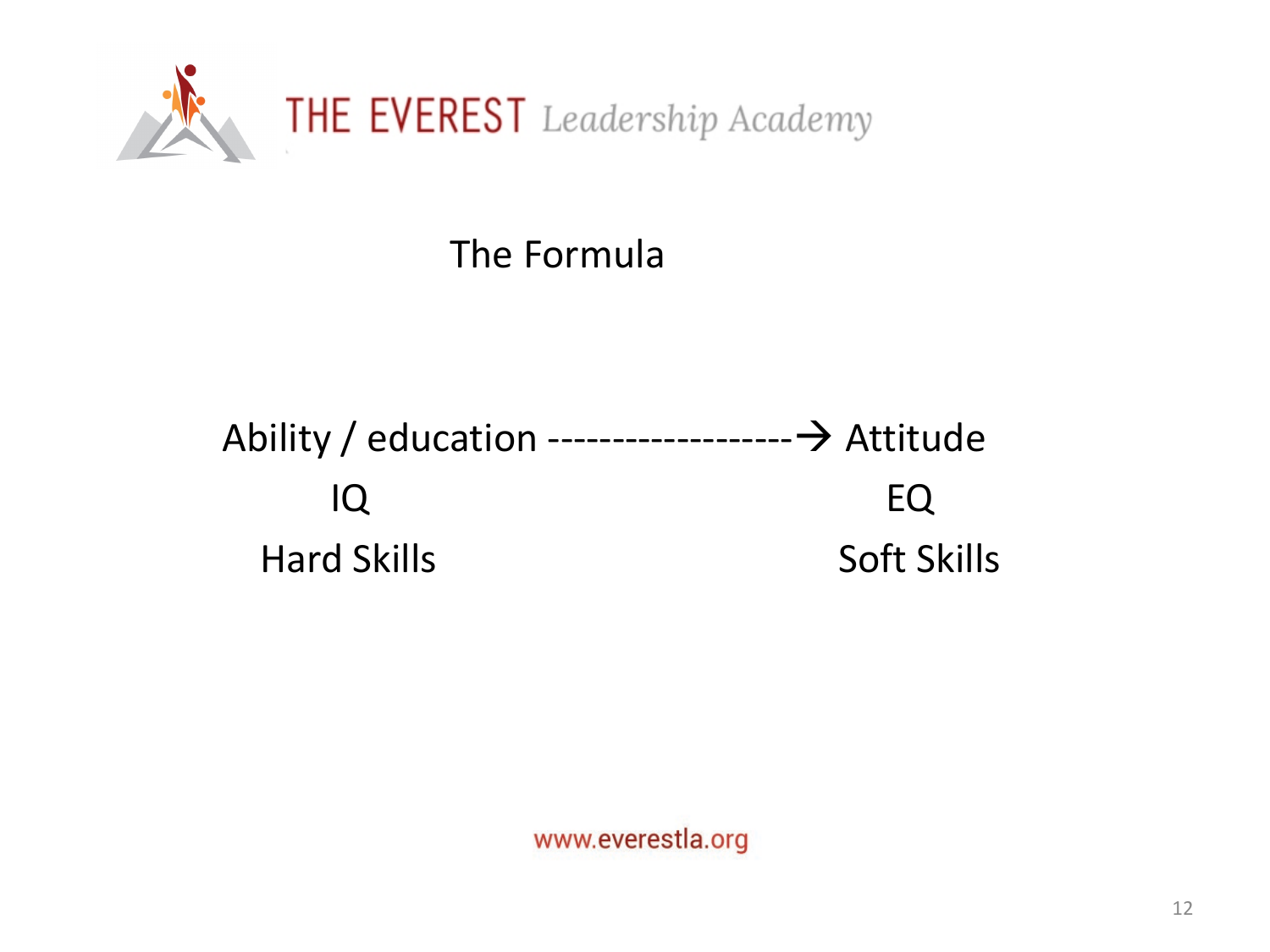

# Chapter II

The Climb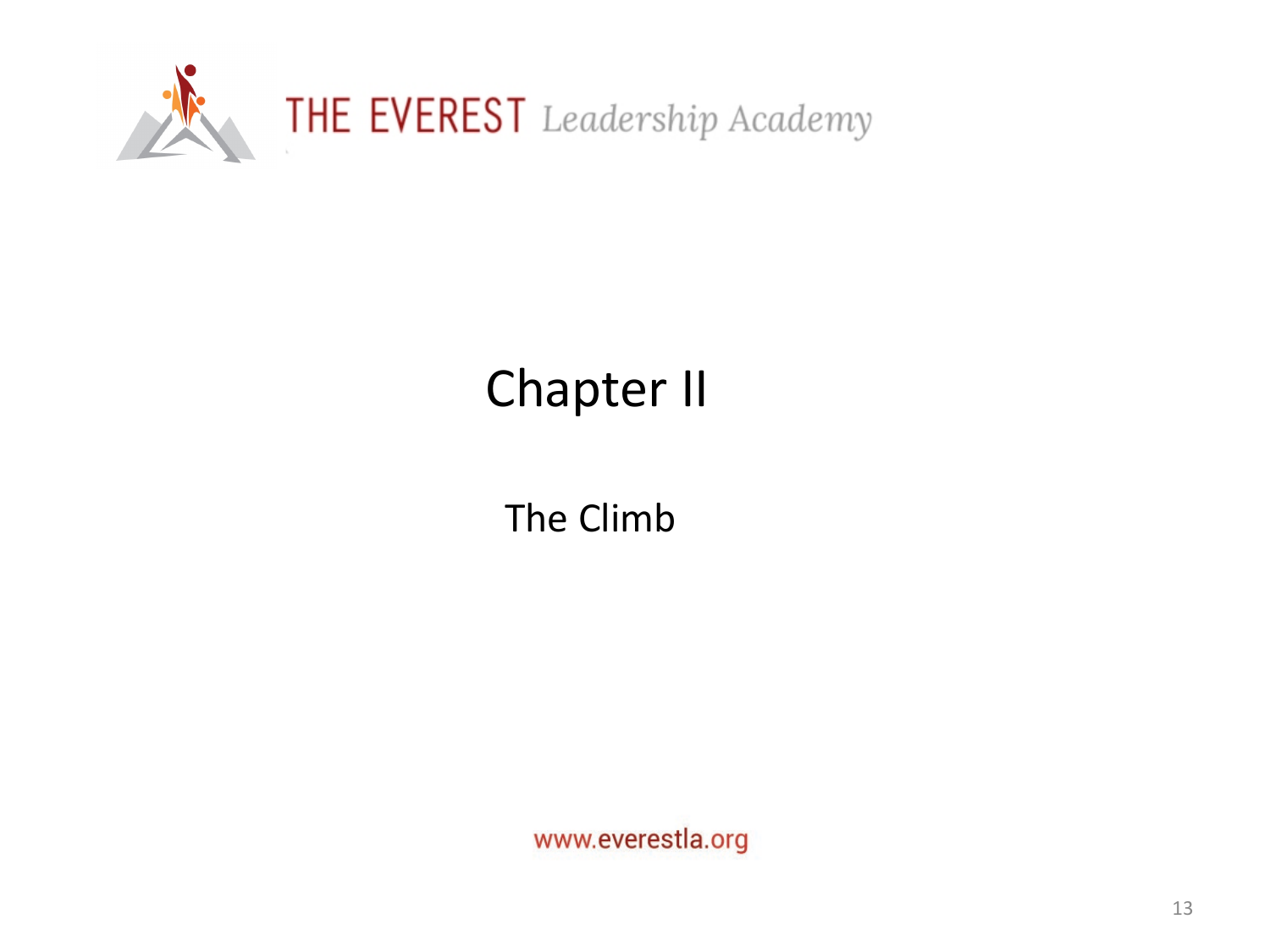

- The formative years are critical in defining our future
- **EXT A first generation American I managed to overcome many obstacles**
- Never once did I ever feel sorry about myself or feel like a victim
- I started working at the age of eight and had as many as five jobs as a teenager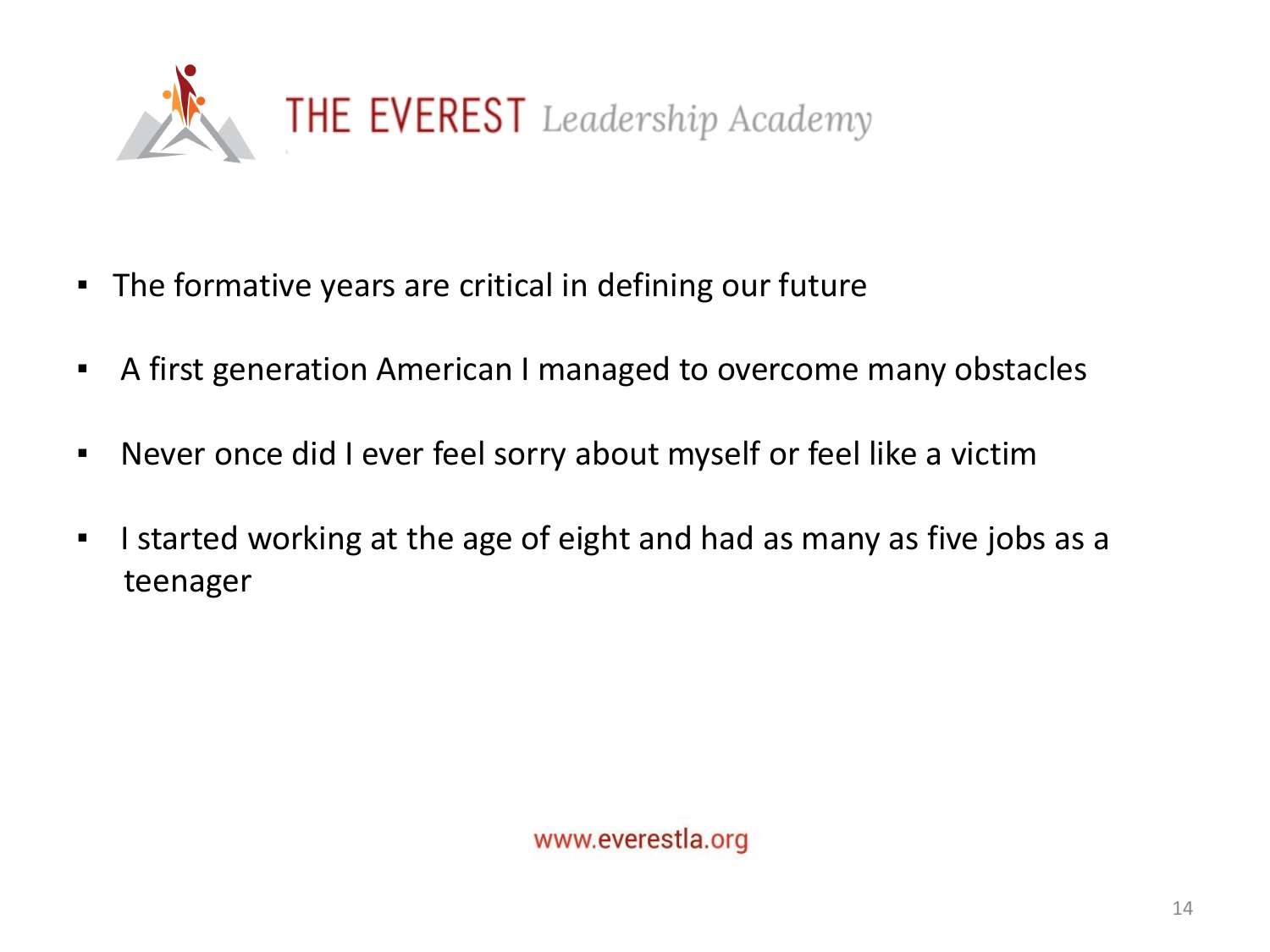

## Chapter III

#### Seize the Initiative: Entrepreneurship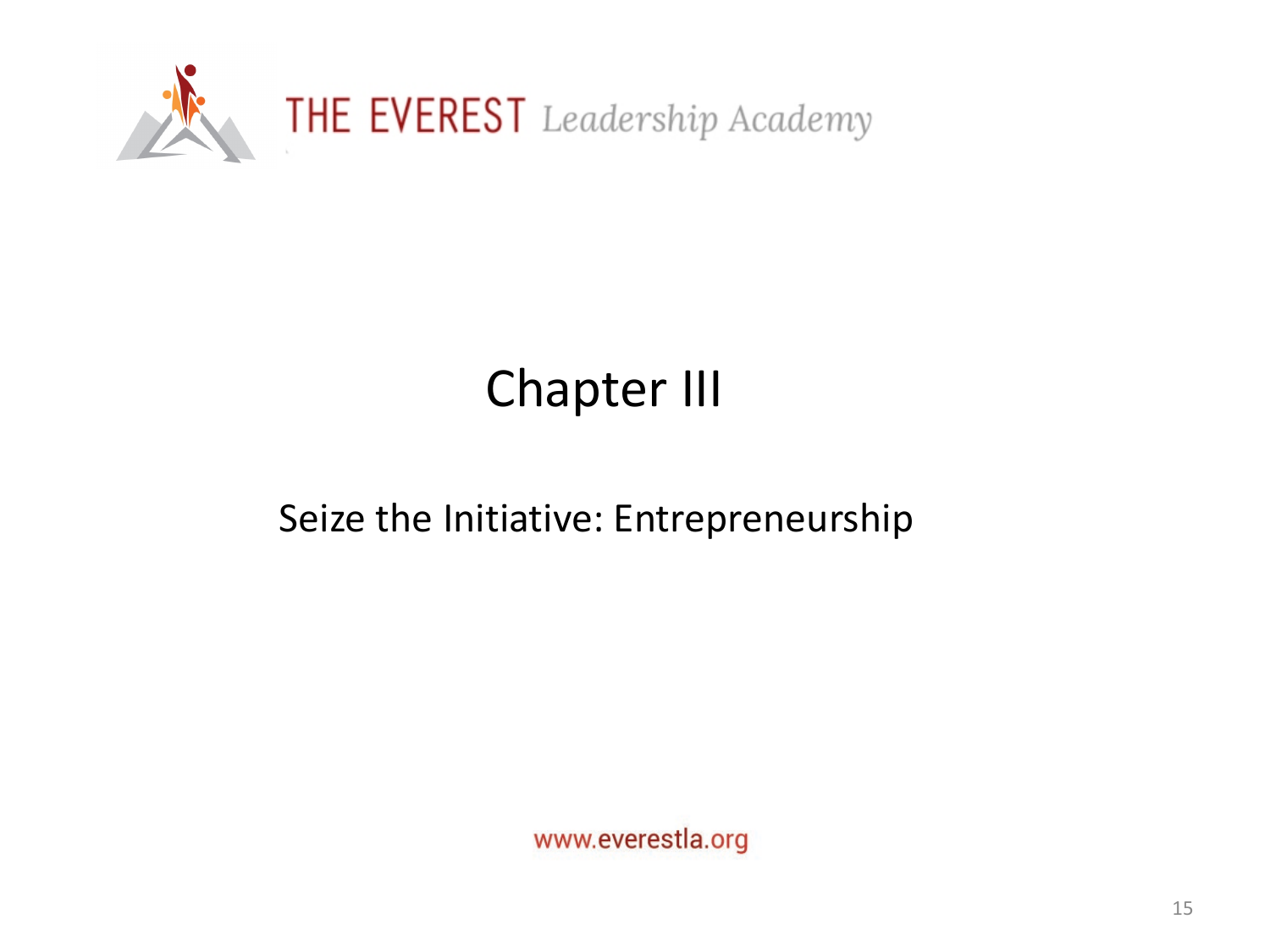

- All of us are born with the ability to take smart risks, think creatively, and challenge conventional wisdom
- Most, if not all, entrepreneurs are leaders they are inspirational
	- $\Box$  They are problem solvers
	- $\Box$  A high motivation to succeed
	- $\Box$  Very competitive seeking out leadership roles in sports and just about every aspect of their lives
	- $\Box$  They have a bullet proof resistance to failure:
		- Failure doesn't take them out of the game it's simply a detour to a better answer
		- Sir Winston Churchill "Success is the ability to go from one failure to another with no loss of enthusiasm"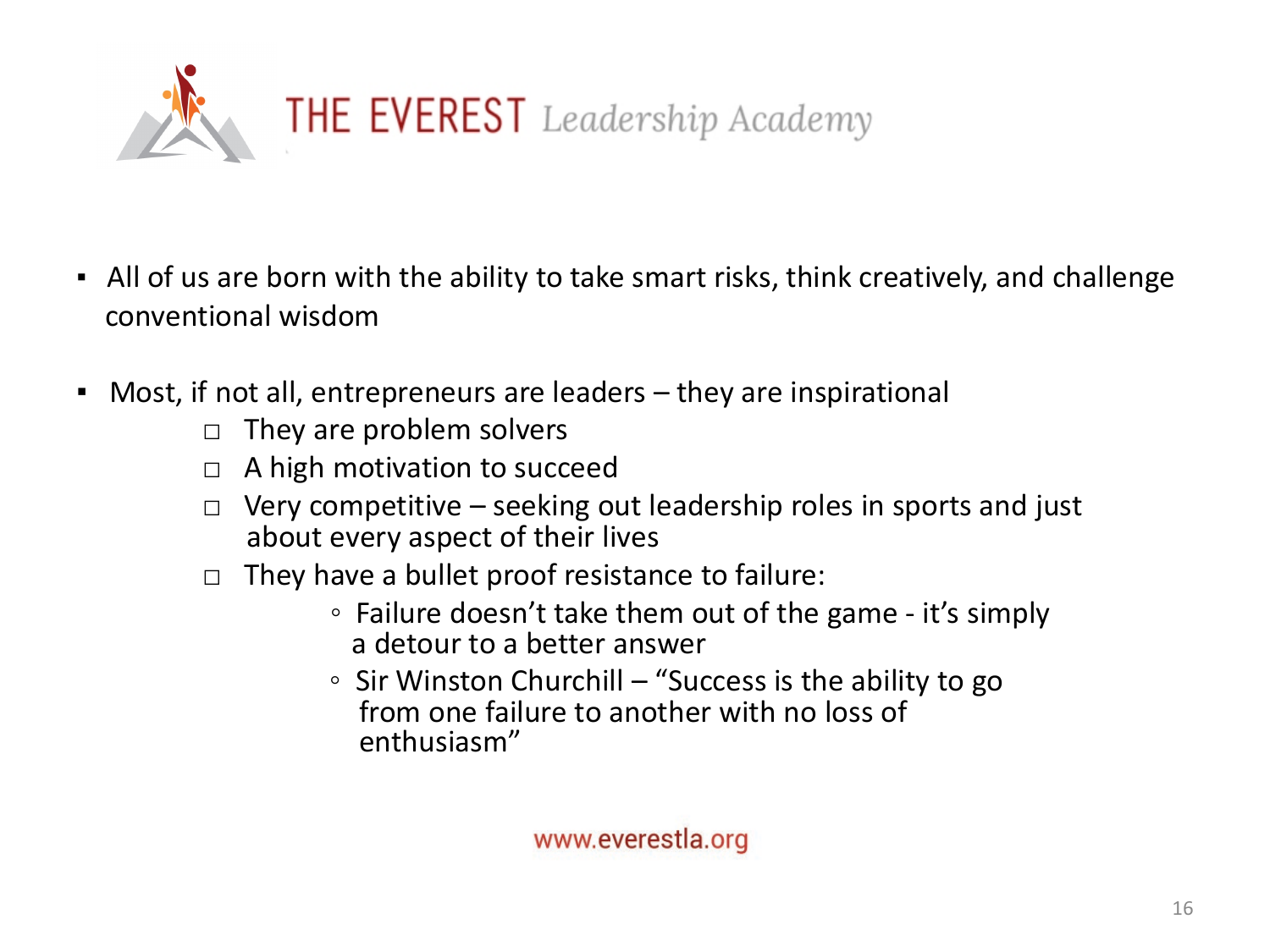

## Chapter IV

#### The Relentless Pursuit of Academic Excellence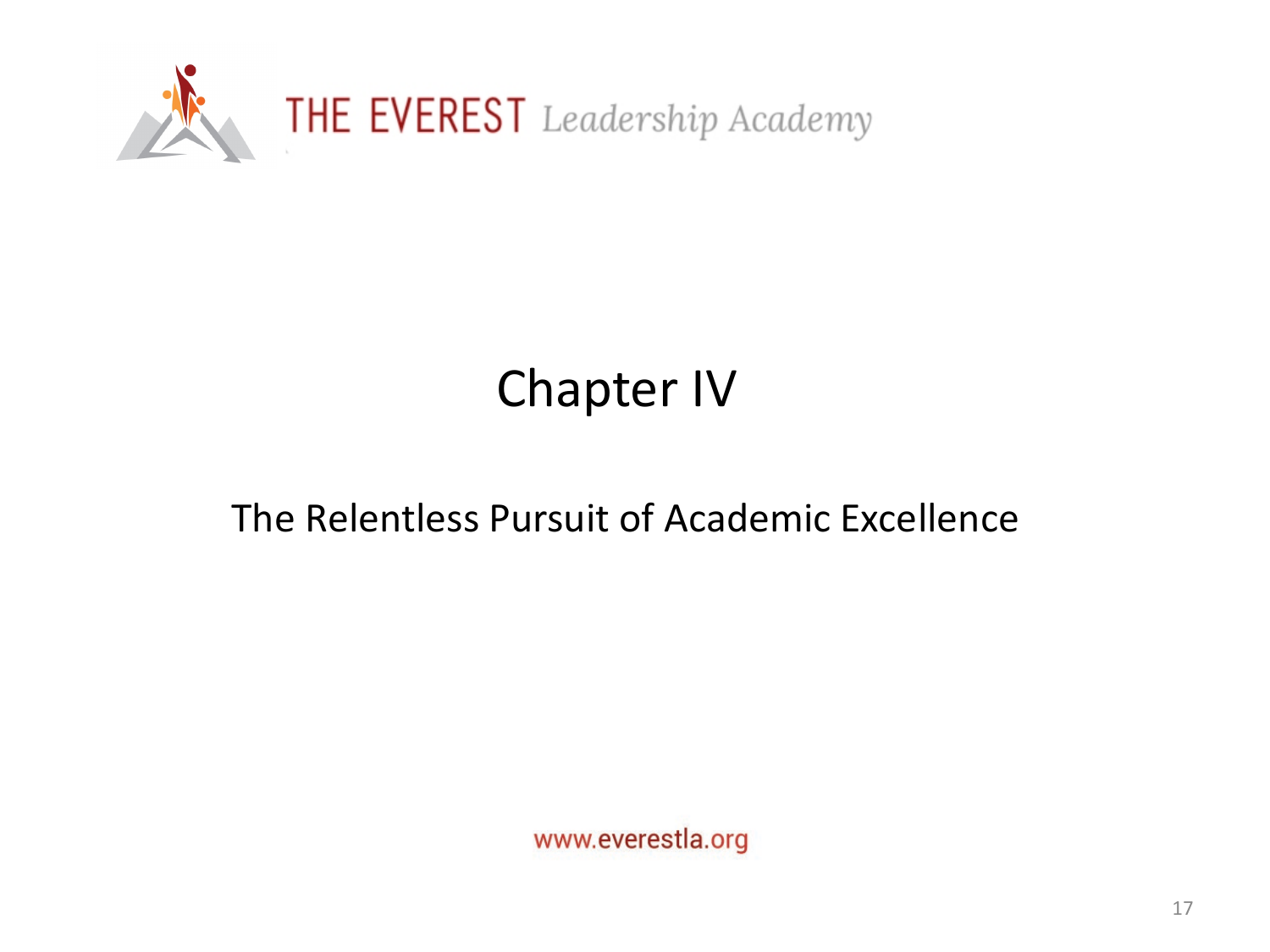

- Derek Bok, the former president of Harvard University: "If you think education is expensive, try ignorance"
- Without an education, a child's options are dramatically fewer and smaller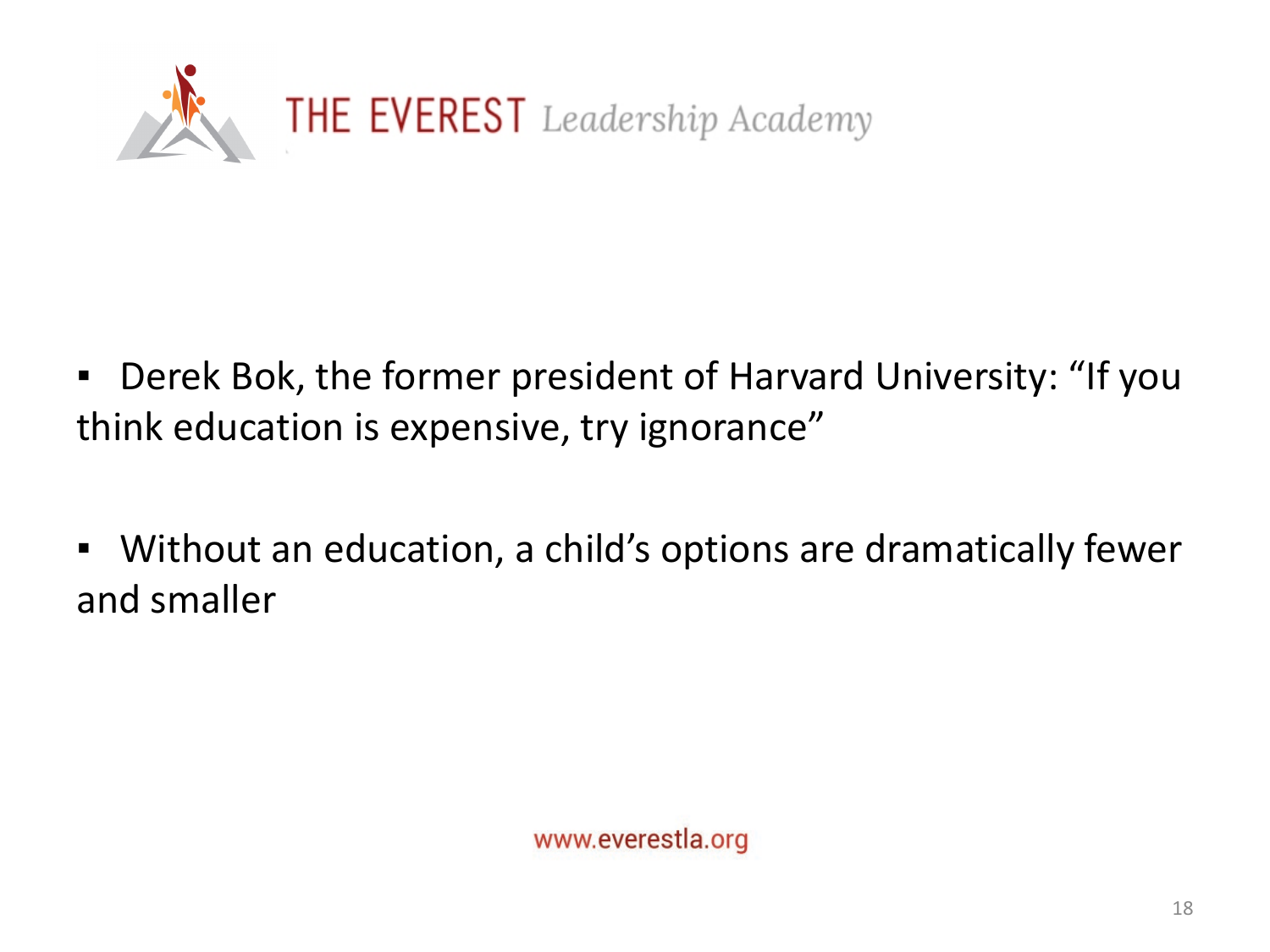

### Chapter V

#### The Game Changer of Personalized *e*-Learning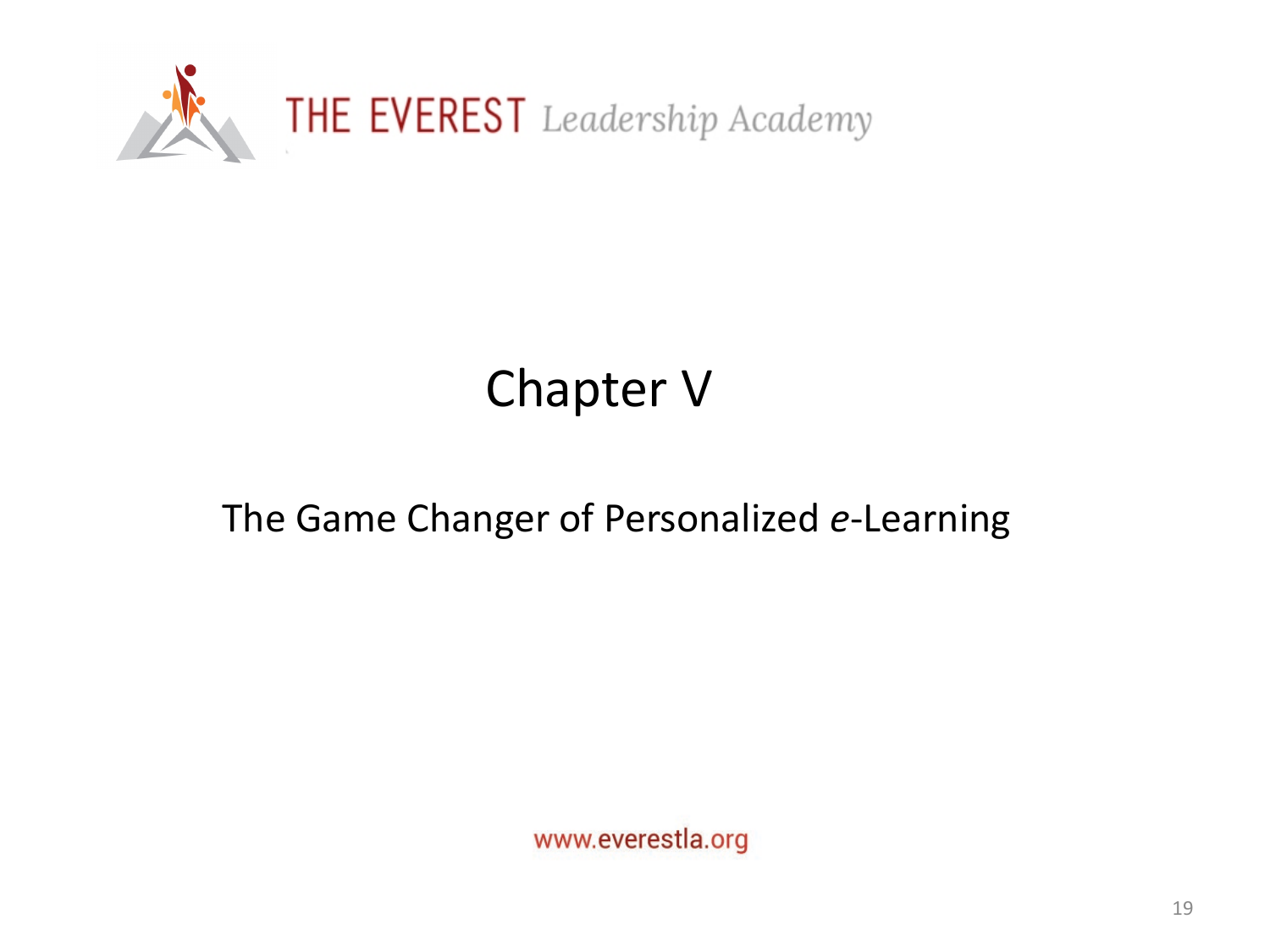

- Access to internet connectivity increases educational success at all levels
- Google the digital library of the world
- **EXTERNIME:** Technology can enhance what students learn and the ways in which they learn it
- Video games can spur learning if used properly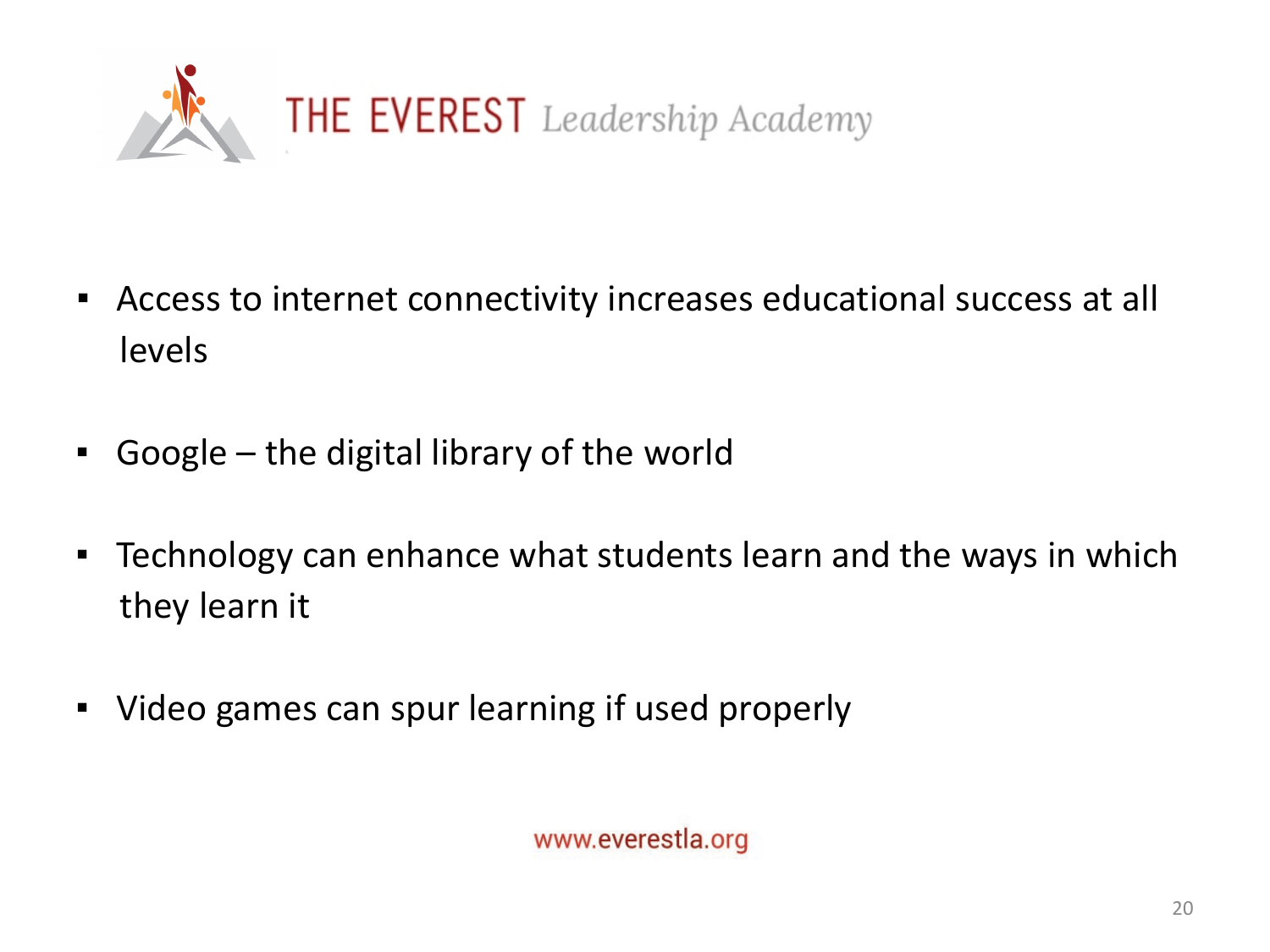

## Chapter VI

#### The Crucial Importance of Mentoring & Role Models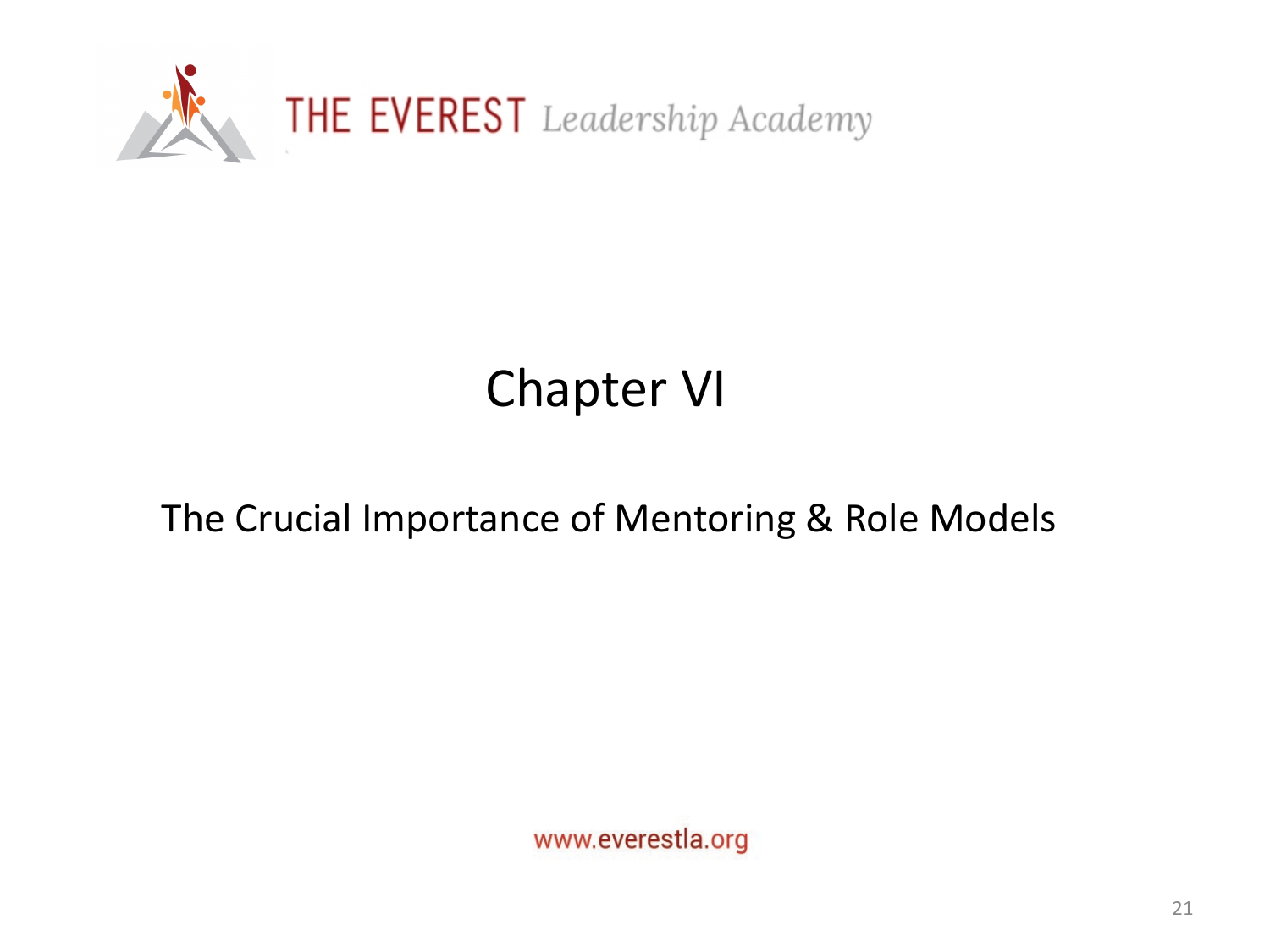

- Scaling a world class mountain helps to have a guide
- We learn from their mistakes and we learn from their successes
- A mentor should help you get the most out of your abilities and your situation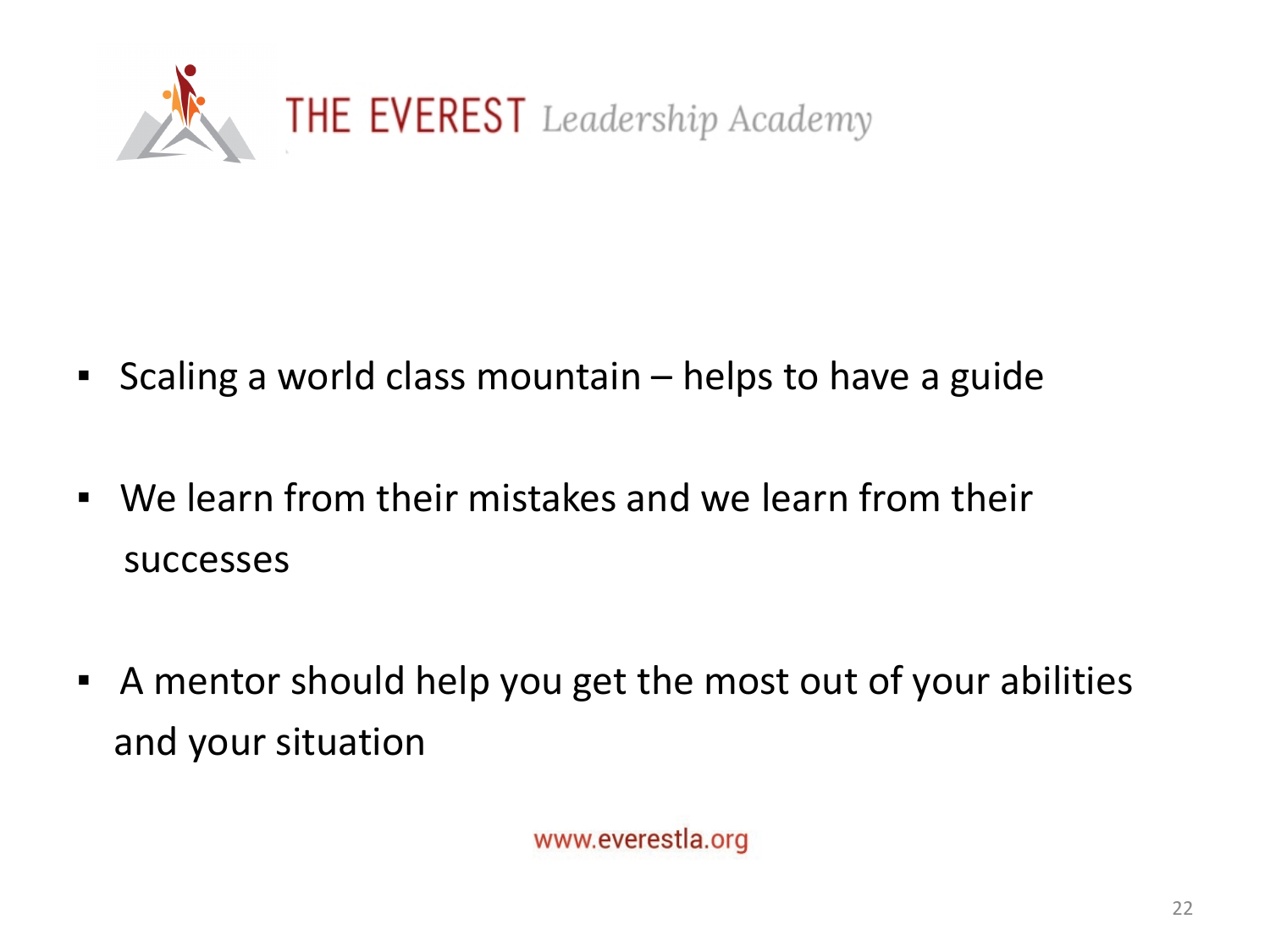

- Two key issues:
	- $\Box$  Trustworthiness chemistry and integrity
	- $\Box$  Experience essential for a mentor to have a track record of success
- Hard won lessons and experience create a great deal of confidence and unmatched credibility
- "Been there and done that"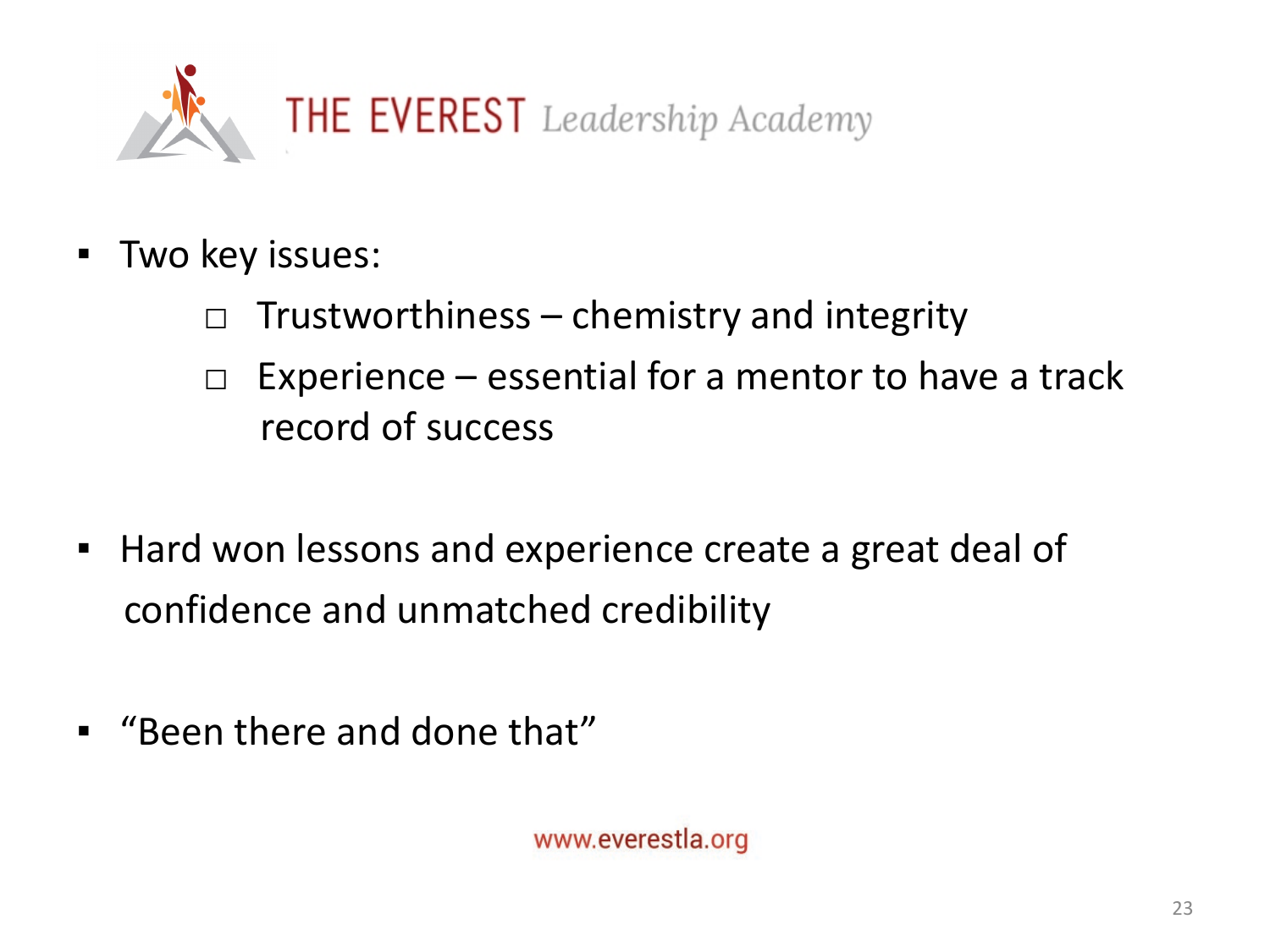

### Mentoring

- Plays an invaluable role in your life
- Develops self-confidence
- Expands network of friends and co-workers
- Improves leadership skills
- Avoids common pitfalls, especially in the early years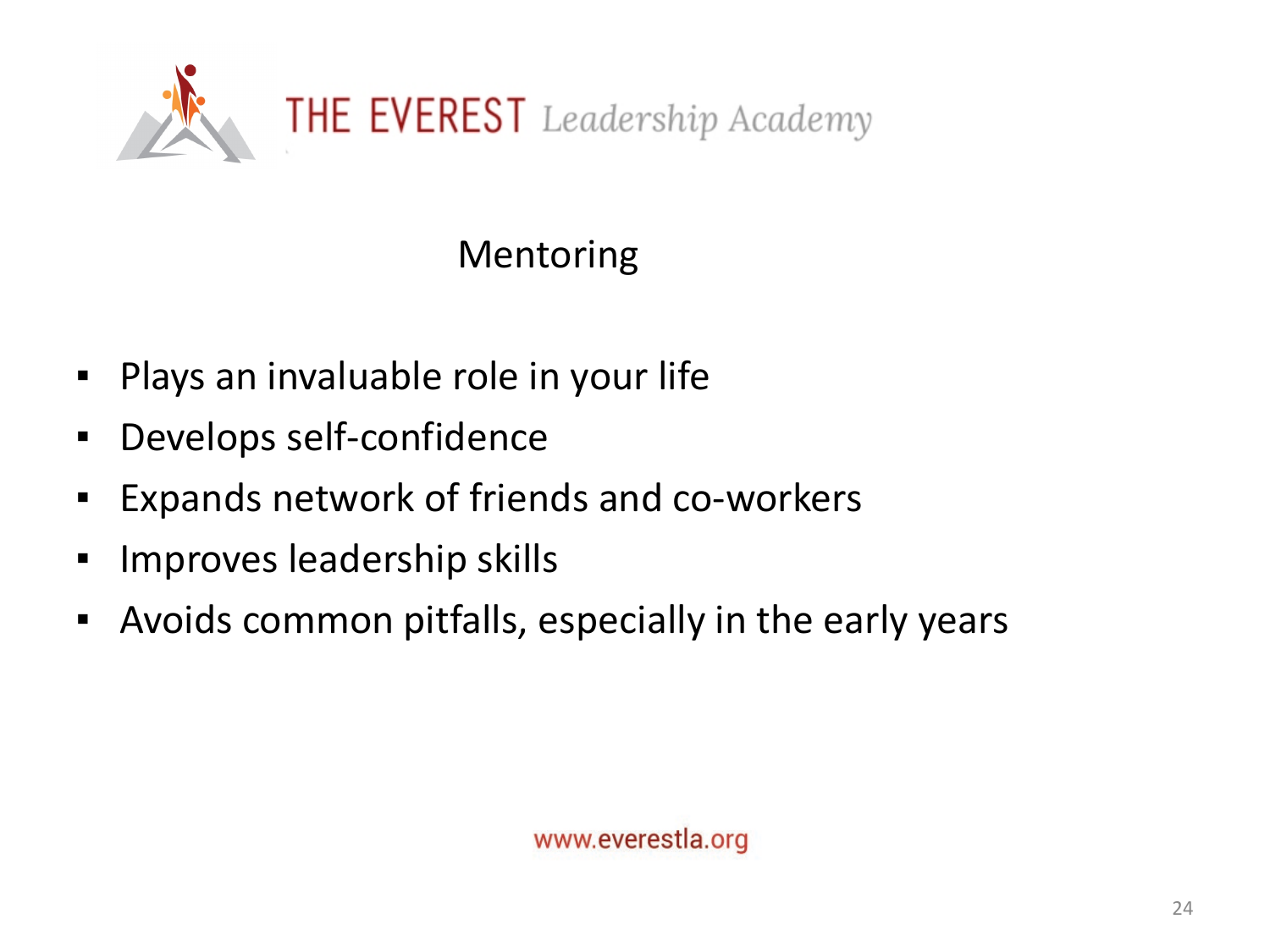

## Chapter VII

#### The Enduring Qualities of Leadership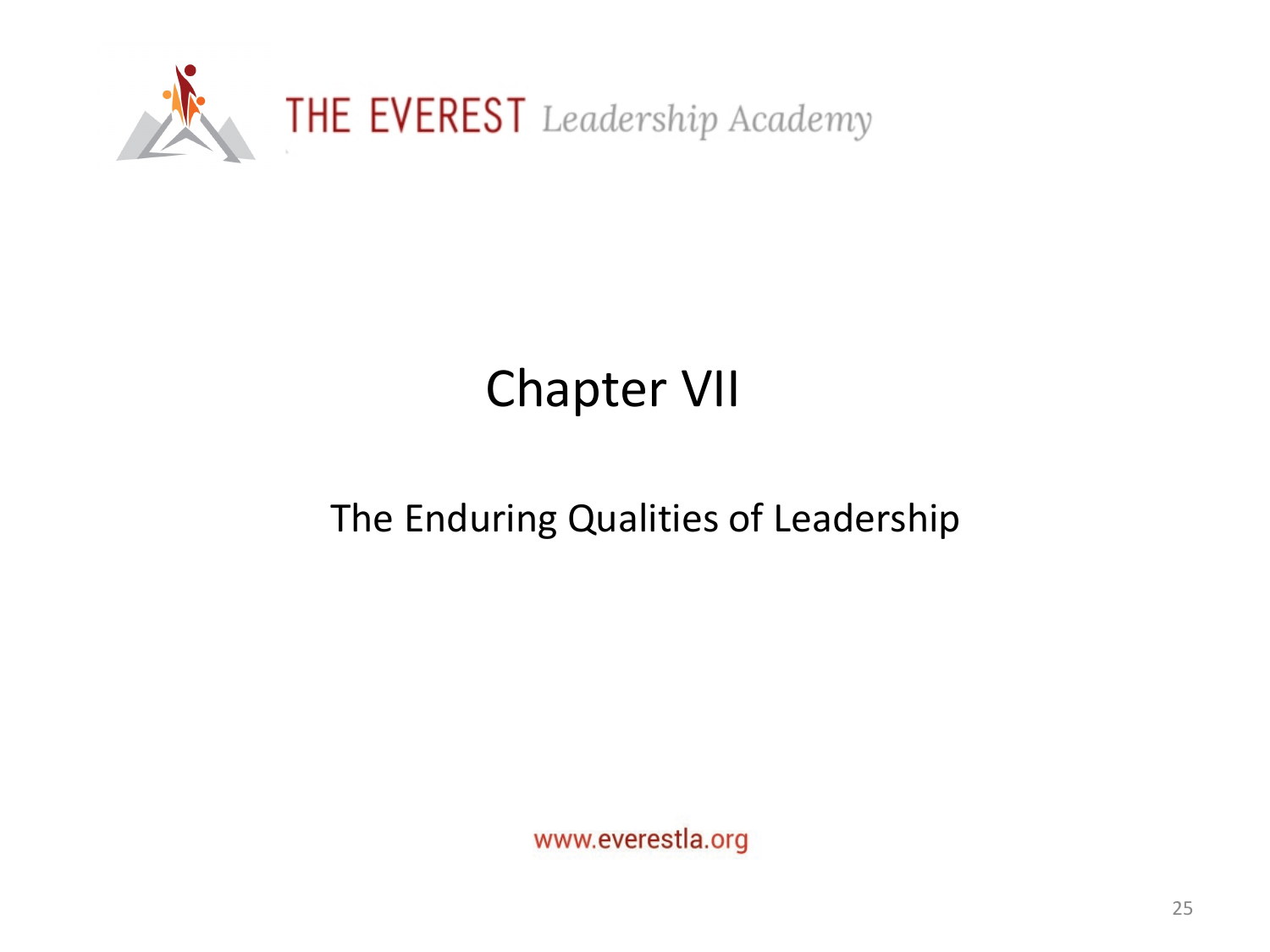

- Leaders are born or made?
	- □ Both
- What is leadership?
	- $\Box$  It is not having the answer to every question at every moment
	- $\Box$  Having the right questions What if? Why not? How come?
- Combines emotional intelligence with the courage to raise the tough questions, challenge people's assumptions – and risk losing their good will
- A commitment to serving others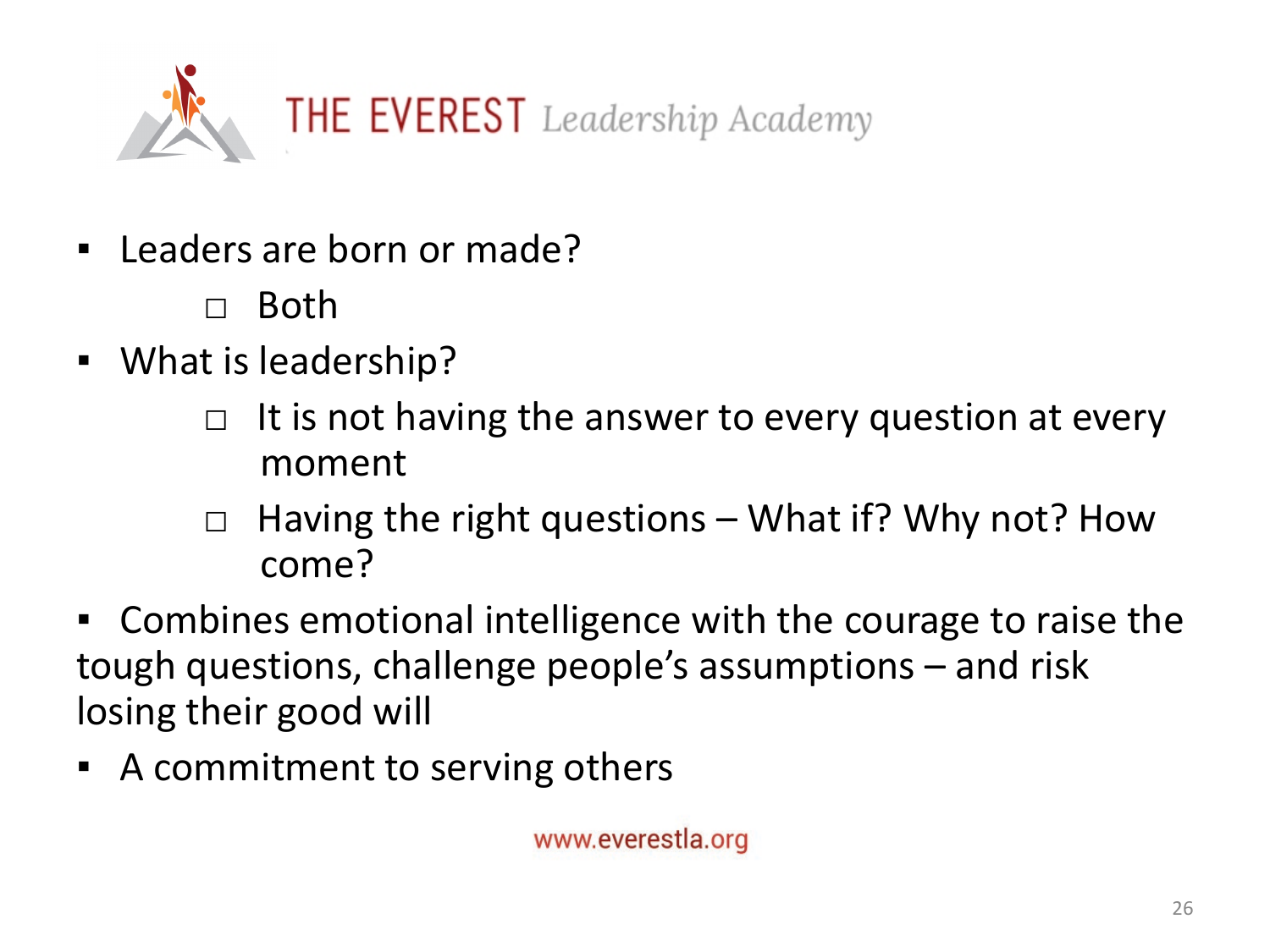

- Leading and inspiring others
	- □ Empathetic Toughness (Peace Corps / Marine Corps)
		- You first have to be caring enough about people to demand their very best
		- Beyond mere compliance with authority
- IQ is important, but judgement (EQ) is more important
	- $\Box$  Common sense solutions
- To be an effective leader you have to "know what you don't know"
	- $\Box$  Play to your strengths / reach out to others who complement your weaknesses
	- $\Box$  Relate to people with respect and fairness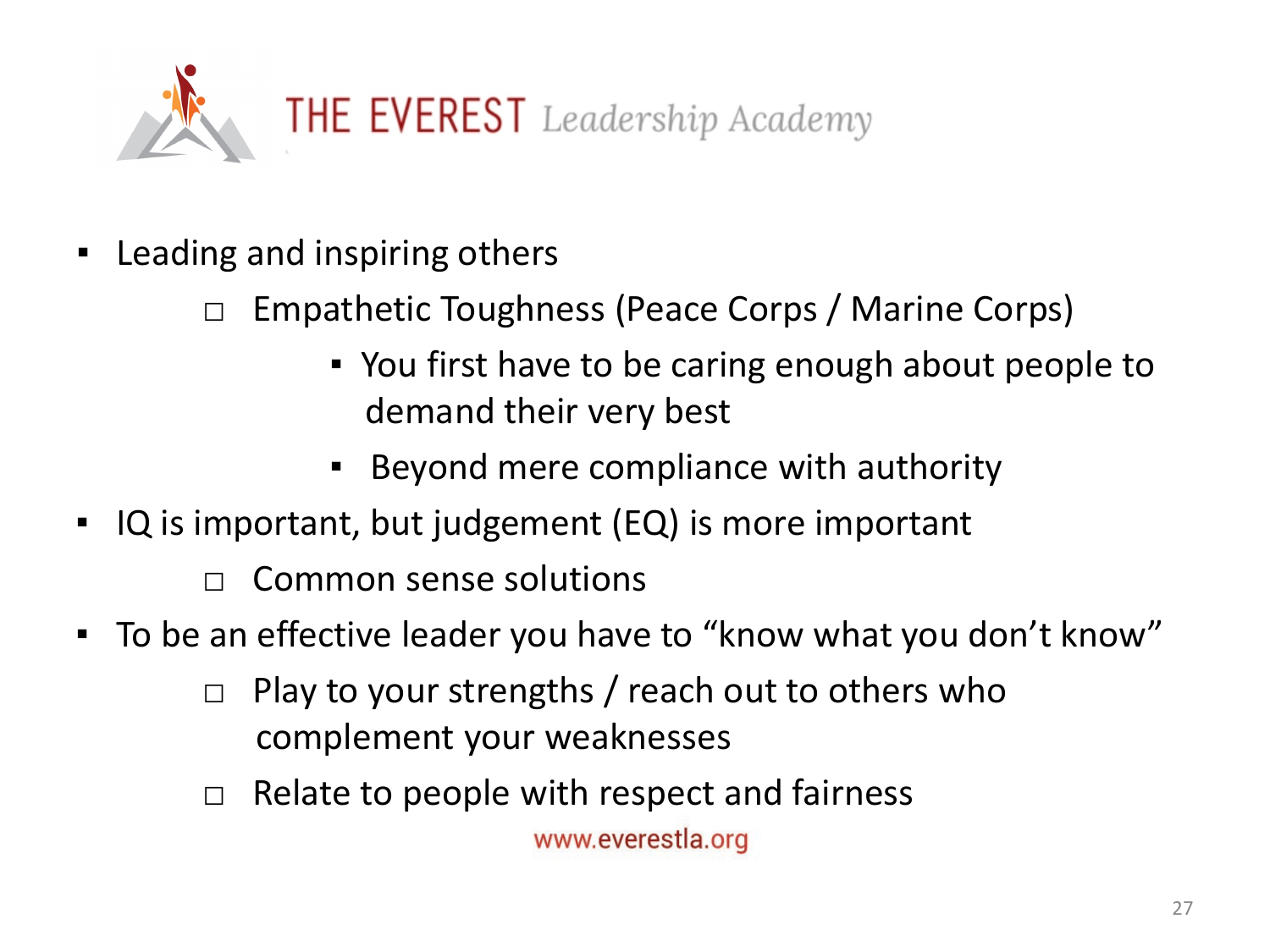

- You must be willing to make yourself vulnerable by trusting other people
- One-size-fits-all / not applicable
- Two common traits:
	- □ A firm handshake
	- □ A sincere smile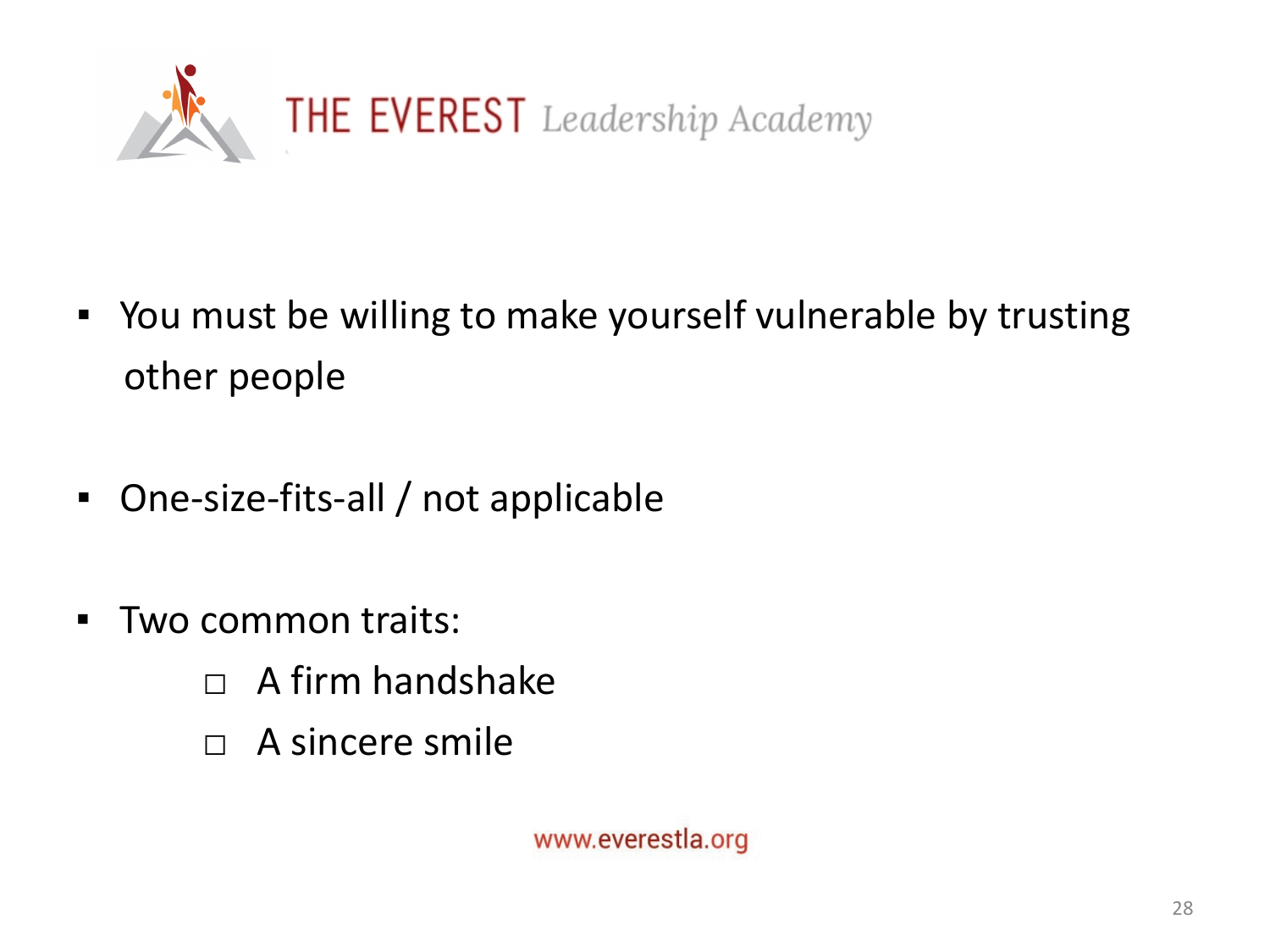

- Leadership Principles for Academy student members:
	- $\Box$  Know who you are and be who you are
	- □ Be honest
	- □ Honor your commitments
	- □ Be empathetic
	- $\Box$  Don't fail for the wrong reasons
	- □ Be responsible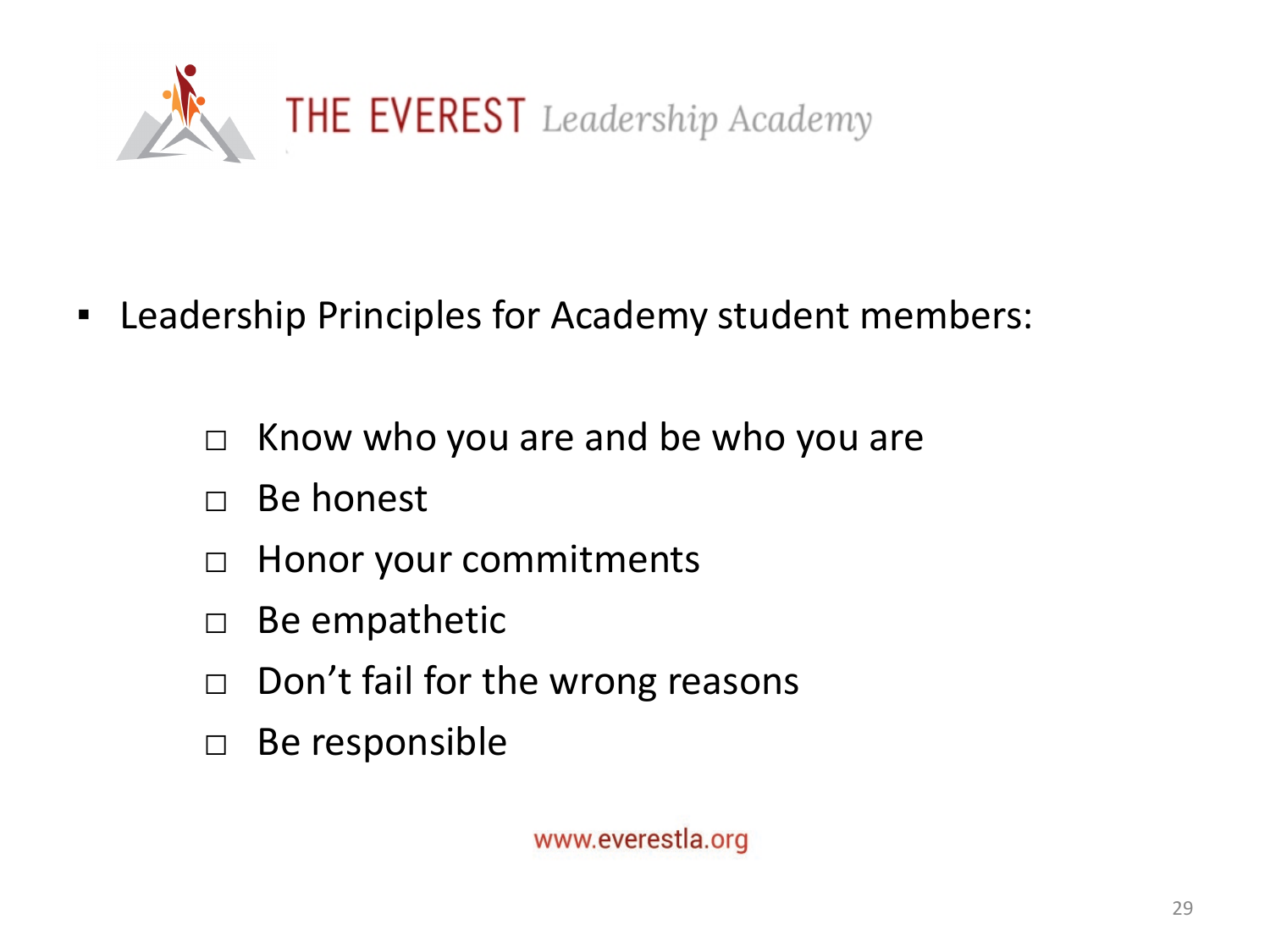

### Chapter VIII

#### Principles to Embrace and Words to Live By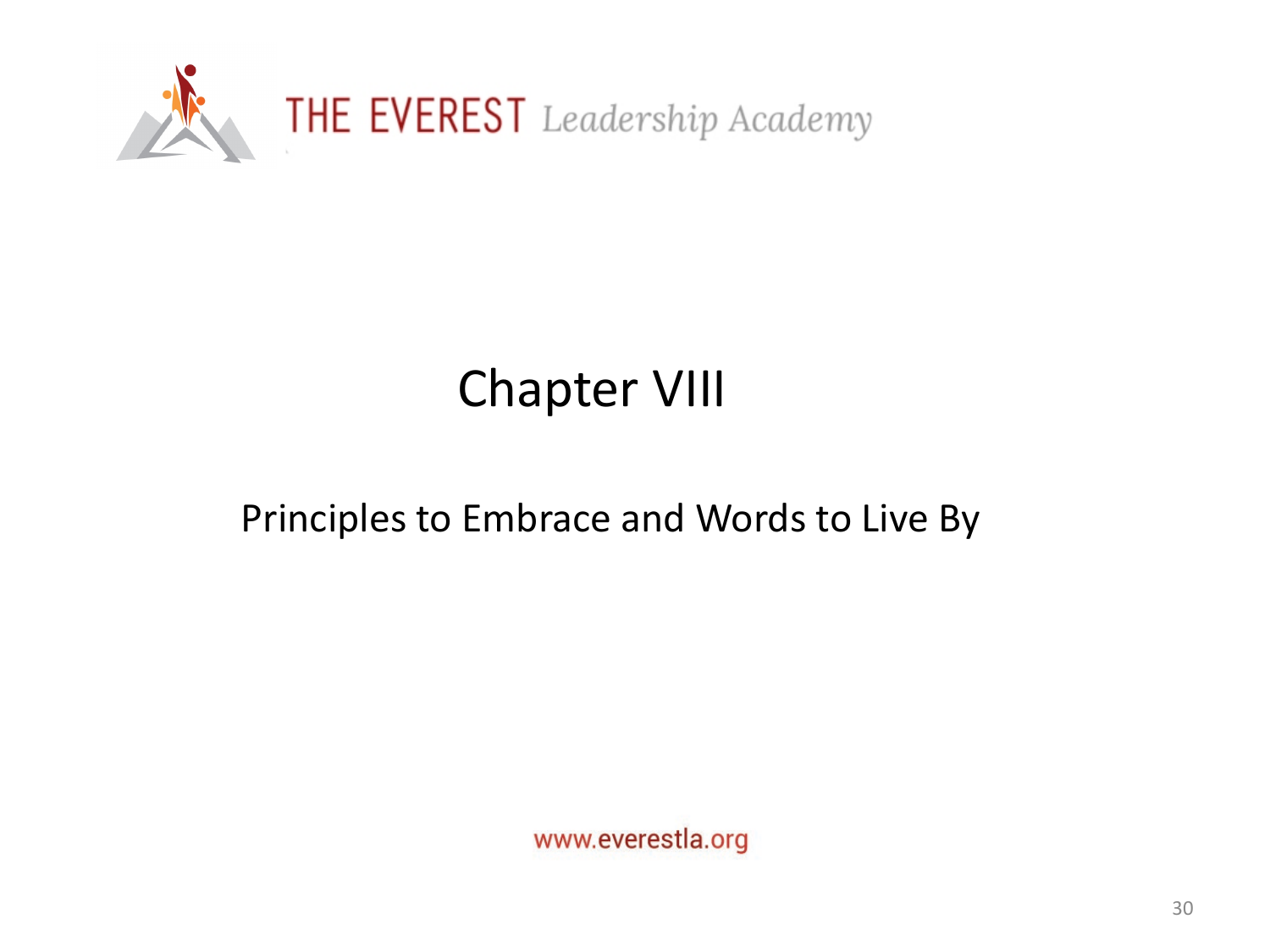

- **E** Live consciously be aware of what you are doing
- Be self-accepting be respectful and compassionate toward yourself
- $\blacksquare$  Be self-responsible  $-$  author your own choices and actions
- Be self-assertive stand up for your convictions, values, feelings
- Live purposely take responsibility for your goals
- Live with integrity keep your promises and honor your commitments